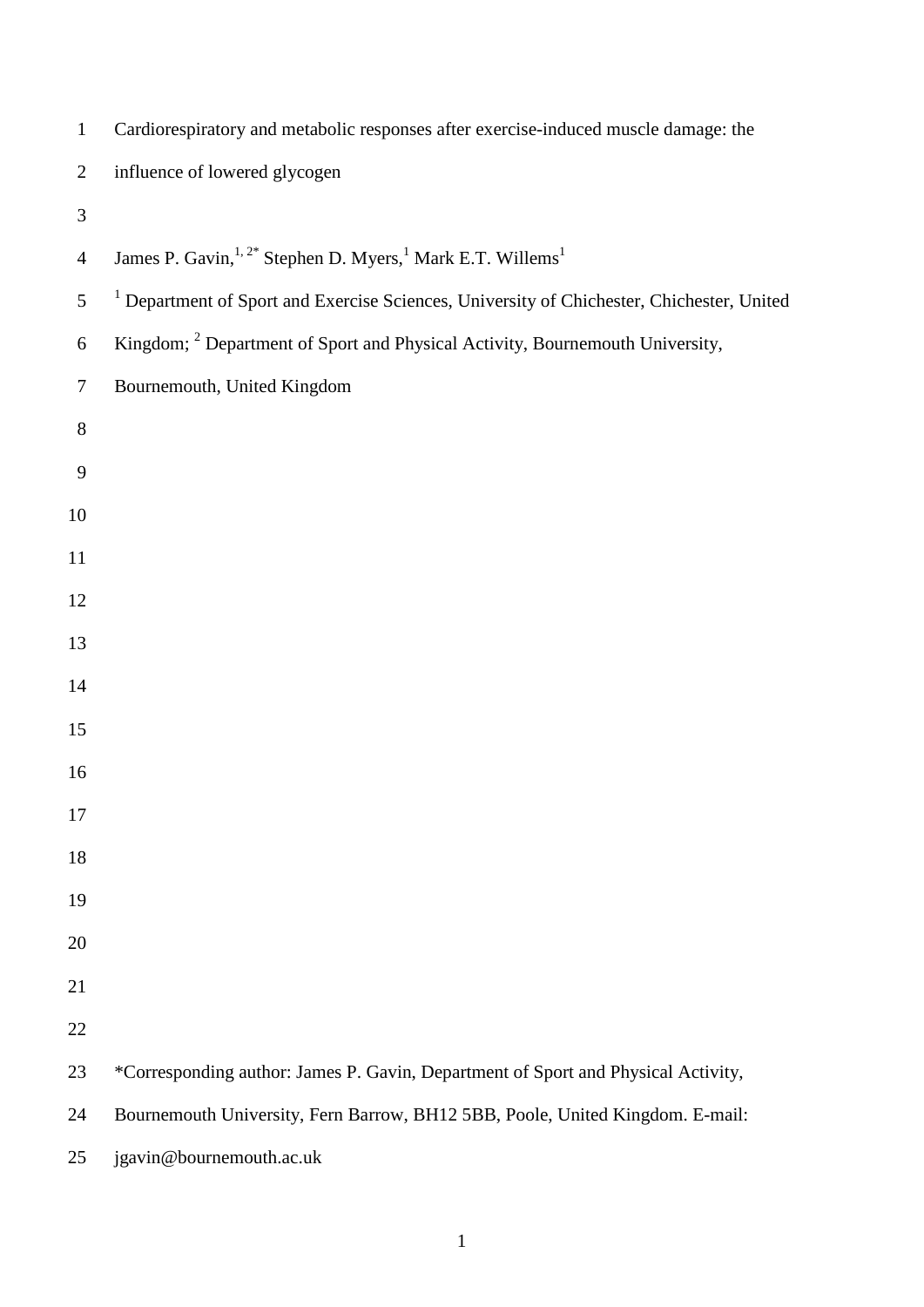ABSTRACT

 BACKGROUNDː We examined the effect of early-onset of muscle damage and low muscle glycogen on cardiorespiratory and metabolic responses to low-intensity exercise. METHODSː Twelve men cycled for 10 min at 50% maximal oxygen uptake before, and 12 h after a morning downhill run (five, 8 min bouts at -12% gradient, with 2 min rests) under normal (NORM) and lowered glycogen (LOW) conditions, following a crossover design with conditions separated by six weeks. Cardiorespiratory responses were recorded, with oxidation measures derived from stoichiometry equations. RESULTSː Muscle damage symptoms post-downhill (0 h) were similar between conditions. Carbon dioxide ventilatory equivalent increased 12 h post-downhill for LOW (P<0.05), but not NORM (P=0.7). A trend towards decreased respiratory exchange ratio (RER) was shown 12 h post-downhill for LOW (1.00±0.07 to 0.89±0.12, P=0.06), but not NORM (0.94±0.11 to 0.94±0.08; P=0.6). Twelve hours after LOW downhill running fat oxidation increased  $(0.21\pm0.18 \text{ g}\cdot\text{min}^{-1} \text{ to } 0.36\pm0.27 \text{ g}\cdot\text{min}^{-1}; P<0.05)$  and carbohydrate oxidation decreased  $(2.68\pm0.52 \text{ g}\cdot\text{min}^{-1} \text{ to } 1.98\pm0.75 \text{ g}\cdot\text{min}^{-1}; P<0.05)$ ; NORM oxidation rates were unchanged 16 (fat:  $0.26 \pm 0.18$  g·min<sup>-1</sup> to  $0.33 \pm 0.18$  g·min<sup>-1</sup>; P=0.5; carbohydrate:  $2.51 \pm 0.49$  g·min<sup>-1</sup> to 17 2.29 $\pm$ 0.47 g·min<sup>-1</sup>; P=0.3). CONCLUSIONː Cycling at low-intensity 12 h post-downhill running with lowered muscle glycogen increased fat oxidation, decreased carbohydrate oxidation and elevated carbon dioxide ventilation. Damaging exercise with reduced glycogen availability increases fat utilization during subsequent low-intensity exercise as little as 12 h later. 

 Key words: Downhill running; glycogen availability; fat oxidation; low-intensity exercise; muscle soreness.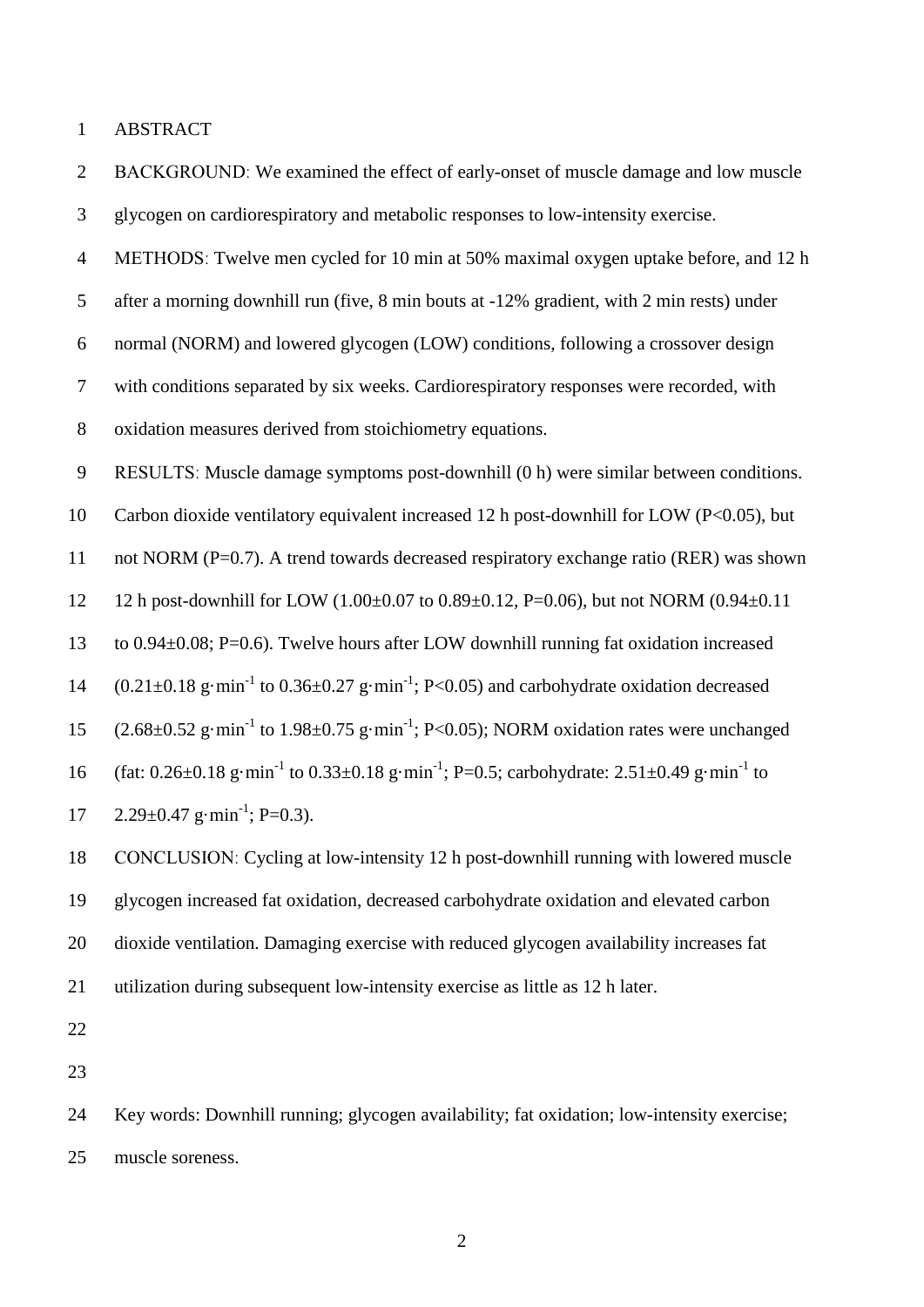# 1 **Introduction**

2 Repeated, intense and/or prolonged eccentric contractions are common in daily life, 3 including stair descent, sitting down, and running. These actions can result in exercise-4 induced muscle damage, with acute force loss, muscle soreness and disrupted glucose 5 metabolism.<sup>1, 2</sup> Cardiorespiratory and metabolic responses during subsequent exercise may 6 also be altered, and at higher intensities, athletic performance impaired.<sup>3-5</sup> The susceptibility to damage<sup>6</sup> and greater glycogen utilization rate<sup>2</sup> of type II fibers in response to eccentric 8 exercise, may contribute to compromised exercise performance. Metabolism during exercise 9 when muscle is damaged, may also be altered by inflammation,<sup>7</sup> reduced glucose uptake<sup>1</sup> 10 and reduced glycogen resynthesis. $3<sup>3</sup>$ 11 Endurance exercise capacity is impaired up to 48 h after muscle damage,  $4.8$  with increases in 12 oxygen cost,<sup>9</sup> blood lactate, respiratory exchange ratio  $(RER)^{10}$  and minute ventilation  $(\dot{V}_E)^{8}$ . 13 Elevations in ventilation and effort perception when cycling 48 h after eccentric exercise 14 appear intensity-dependent,<sup>11</sup> and are attributed to increased circulating lactate, and by 15 implication, greater type II fiber recruitment.<sup>12</sup> 16 The increased physiological stress when exercising over repeat days with muscle damage, 17 may compromise subsequent performance.<sup>4</sup> However, whether exercise-induced ventilatory 18 and metabolic responses are altered at lower exercise intensities is not known. This has 19 relevance to those alternating between resistance and aerobic exercises, undertaking high-20 volume training and bouts within-, and between-days. 21 Hughes et al.<sup>5</sup> associated eccentric exercise-induced strength loss and increased muscle 22 soreness with greater carbohydrate oxidation, as opposed to fat metabolism, during 23 subsequent concentric exercise. However, at rest, others have reported elevated fat oxidation 24 and energy expenditure in young women,<sup>13</sup> and decreased fat oxidation and preserved 25 carbohydrate oxidation in young men<sup>14</sup> following eccentric knee extensions. Higher fat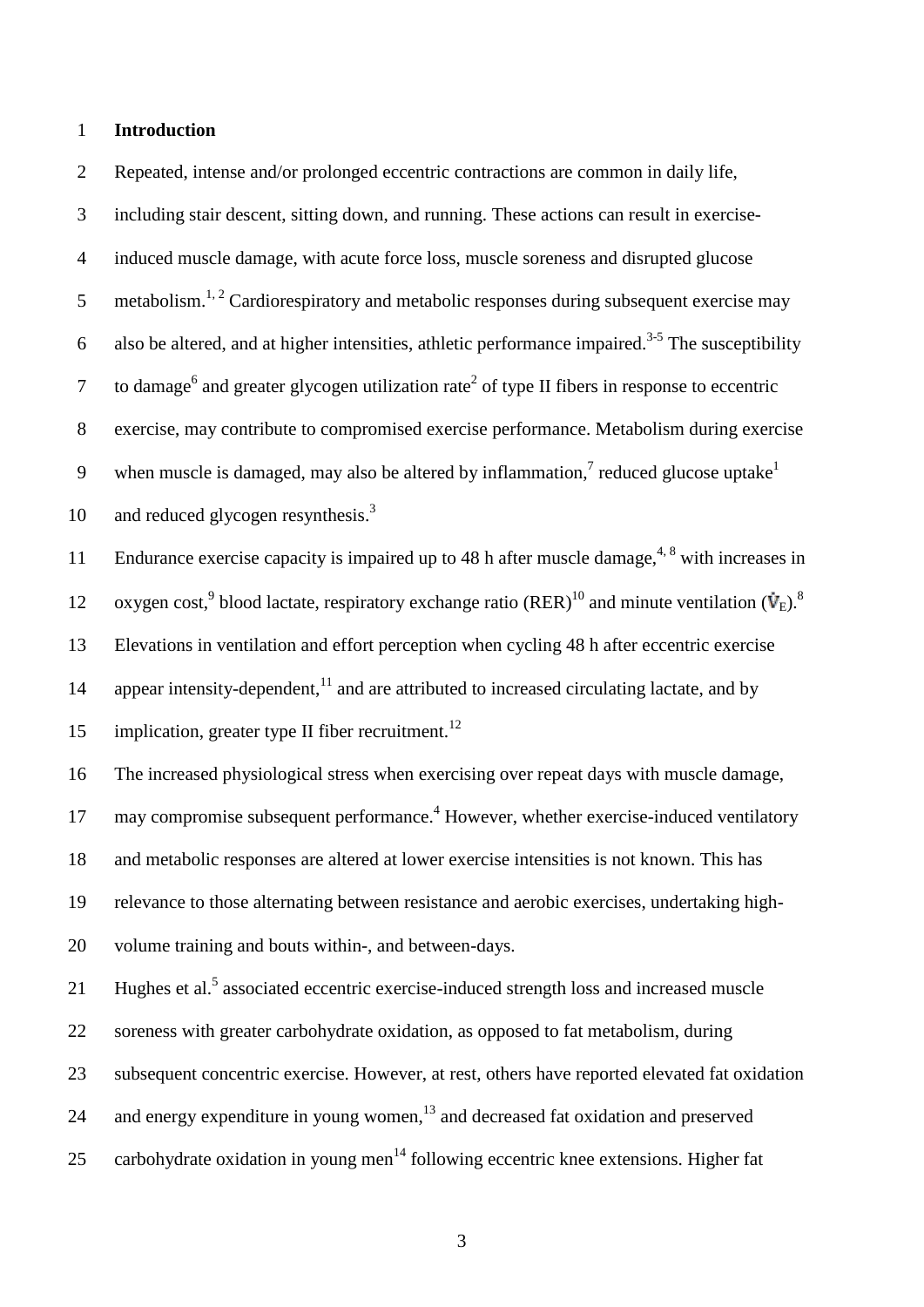1 oxidation in women, than in men, during exercise of different intensities and modes<sup>15</sup> may be 2 partly attributable to a greater proportion of oxidative, type I fibers in women.<sup>16</sup> However, potential gender-dependent effects on fat oxidation during eccentric exercise remain vague. If downhill running-induced muscle damage leads to preferential type II fiber damage, thus 5 delaying glycogen repletion,<sup>2</sup> then carbohydrate oxidation may decrease, and fat oxidation increase, for subsequent activity. Downhill running with lowered muscle glycogen may disrupt substrate metabolism further (by reduced carbohydrate availability and elevated fat utilization), in turn, augmenting the cardiorespiratory response to exercise. We hypothesize that commencing downhill running with lowered glycogen would augment alterations in fat and carbohydrate oxidation, resulting in reliance upon fat, at the expense of carbohydrate oxidation. The study purpose was to investigate the effect of muscle damaging exercise with lowered glycogen, on cardiorespiratory and metabolic responses during low-intensity concentric exercise performed 12 h later.

#### **Materials and methods**

Participants

17 Twelve non-smoking, healthy males (mean  $\pm$  SD: age, 23  $\pm$  4 years; height, 179  $\pm$  5 cm; 18 body mass,  $77 \pm 10$  kg; body fat,  $14.4 \pm 3.8\%$ ) volunteered for participation in the study. All 19 were physically and recreationally active (maximal oxygen uptake ( $\rm{VO_{2max}}$ ), 54.3  $\pm$  9.1 20 mL⋅kg<sup>-1</sup>⋅min<sup>-1</sup>), and had no history of structured resistance and/or regular running training. 21 Participants were normal weight (body mass index,  $\langle 25 \text{ kg} \cdot \text{m}^2 \rangle$ ) according to the World Health Organisation, free from cardiorespiratory disorders, and were not using anti- inflammatory medicines during the experimental period. The University of Chichester Research Ethics Committee granted approval for the study, and the experimental procedures conformed to the Helsinki Declaration. All procedures, and the associated risks and benefits,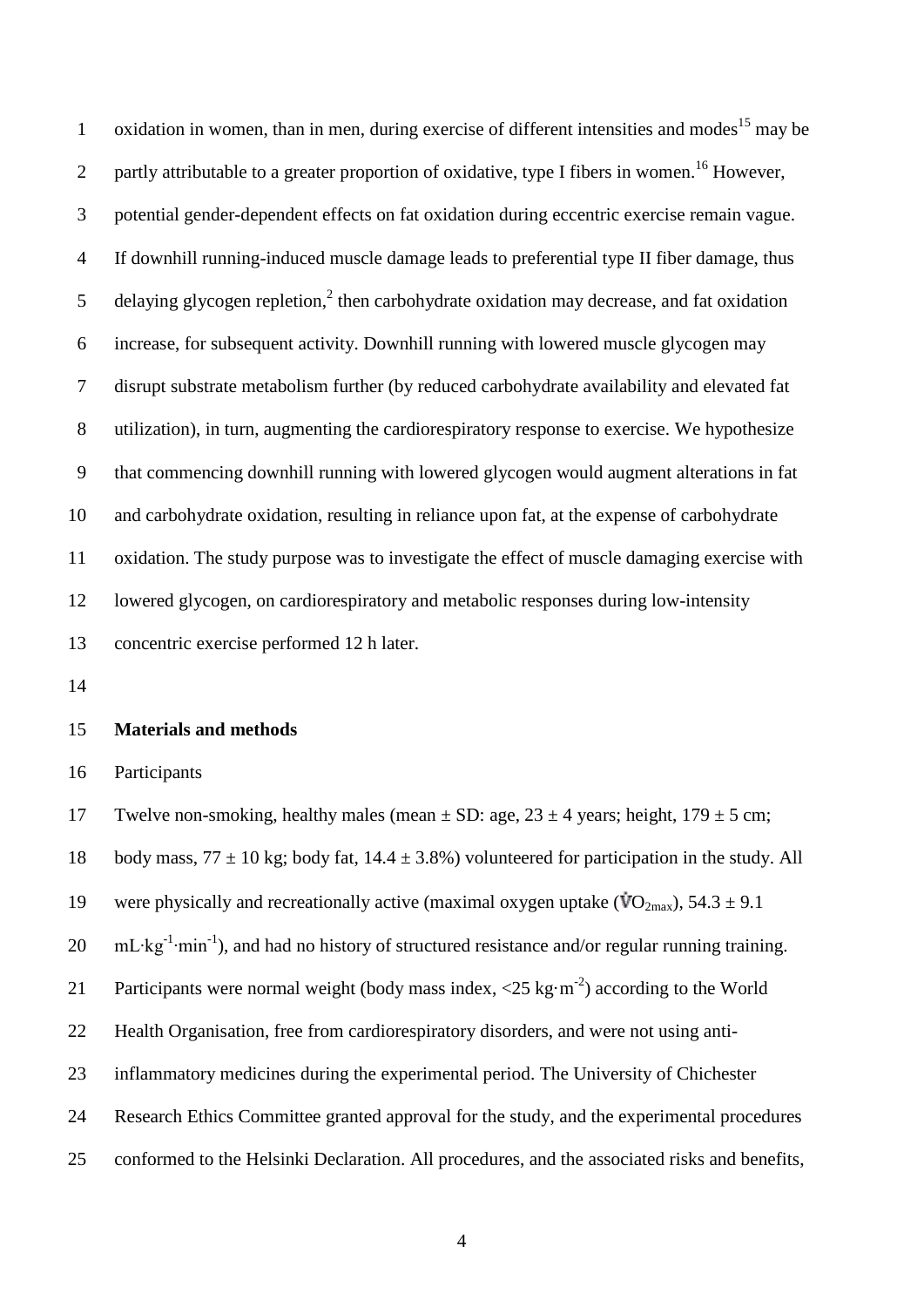were fully explained to participants before written informed consent was obtained for their participation.

## Experimental design

 Participants completed two pre-experimental, familiarization sessions 48 h apart, and at least 7 days before completing a three session experimental protocol. Familiarizations occurred before the first condition only: either normal muscle glycogen (NORM), or lowered muscle glycogen (LOW), which were separated by at least 6 weeks in a randomized cross-over design. The three experimental sessions were performed over two consecutive days (Figure 1): Session 1 (day 1): 10 min low-intensity cycling followed by glycogen manipulation (LOW) or quiet rest (NORM); Session 2 (day 2): a downhill run; Session 3 (day 2): 12 h post-downhill 10 min low-intensity cycling measurement. The LOW involved an exhaustive, cycling exercise evening session, followed by a morning downhill run (fasted from 3 h pre- cycling to 1 h post-downhill run); NORM involved a resting evening session, followed by a 15 morning downhill run. Oxygen uptake ( $\mathbf{V}O_2$ ), carbon dioxide production ( $\mathbf{V}CO_2$ ) and heart rate (HR) were recorded during all low-intensity cycling sessions.

# Dietary control

Instruction was given to consume a low carbohydrate diet (total calorie intake ~3620 kJ:

20  $\sim$  1% carbohydrate,  $\sim$  24% protein,  $\sim$  75% fat) between the LOW downhill run and the 12 h

post-downhill measurement. Habitual diet was maintained and self-recorded from 48 h prior

to the first experimental condition, up to 48 h after the downhill run (total calorie intake per

- day ~8586 kJ: ~51% carbohydrate, ~25% protein, ~24% fat). Food records were analyzed
- with nutritional software (Nutritics Ltd, Co. Dublin, Ireland), checked upon each visit, and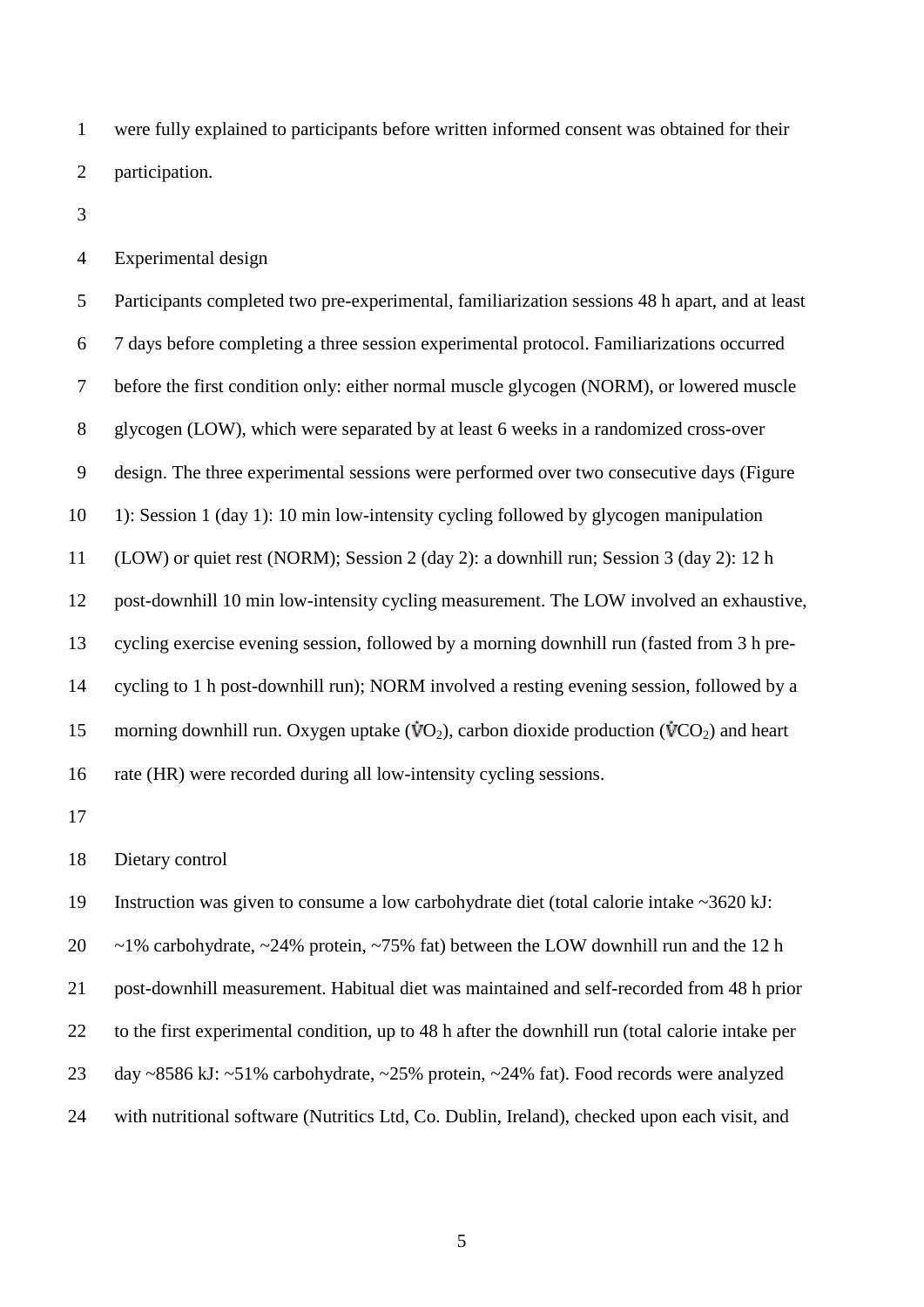| prescribed for the subsequent condition; physical activity was also requested to remain low |
|---------------------------------------------------------------------------------------------|
| 2 between conditions. <sup>17</sup>                                                         |

## <<< INSERT FIGURE 1. HERE >>>

Pre-experimental familiarization sessions

Two, pre-experimental familiarization sessions commenced with anthropometric

measurements. Height and mass were measured unshod, and then skinfold thickness was

quantified with a Harpenden calliper (Baty Int., West Sussex, UK) to estimate body density

 $8^{18}$  and body composition.<sup>19</sup>

Familiarization one involved an incremental cycling trial, with participants cycling

(Excalibur Sport 925900, Lode, Groningen, The Netherlands) at ~75 rpm for 3 min at 50 W;

thereafter, power was increased by 10 W every 20 s, until volitional exhaustion. Breath-by-

12 breath  $\dot{V}O_2$  and  $\dot{V}CO_2$  were sampled using a portable metabolic cart, calibrated following

13 manufacturer's instructions (Cosmed  $K4b^2$ , Rome, Italy), and HR (Polar Electro Oy,

14 Kempele, Finland) was measured continuously. The highest 15 s average for  $\dot{V}O_2$  was taken

15 as  $\mathbf{V}O_{2\text{max}}$  and the corresponding power recorded ( $\mathbf{V}O_{2\text{max}}$  power 324  $\pm$  57 W) and used to

establish experimental cycling workloads.

Familiarization two involved a submaximal, incremental treadmill run (Pulsar, h/p/cosmos

Sports & Medical GmbH, Germany) to establish individual downhill running speed (based

19 upon lactate threshold).<sup>20</sup> The run began at 8 km⋅h<sup>-1</sup> (1% gradient), followed by 1 km⋅h<sup>-1</sup>

increments every 4 min until volitional exhaustion (the point at which the participant felt

21 they could no longer continue), or eight stages were completed. Fingertip blood (25µL)

samples were drawn from the right index finger, with the pronated hand resting on the

treadmill handrail. This ensured sufficient blood for duplicate lactate analysis for each stage

(2300 STAT Plus™ analyzer, YSI Life Sciences, Yellow Springs, USA); subsequent values

were used to determine running speed at lactate threshold for individual participants.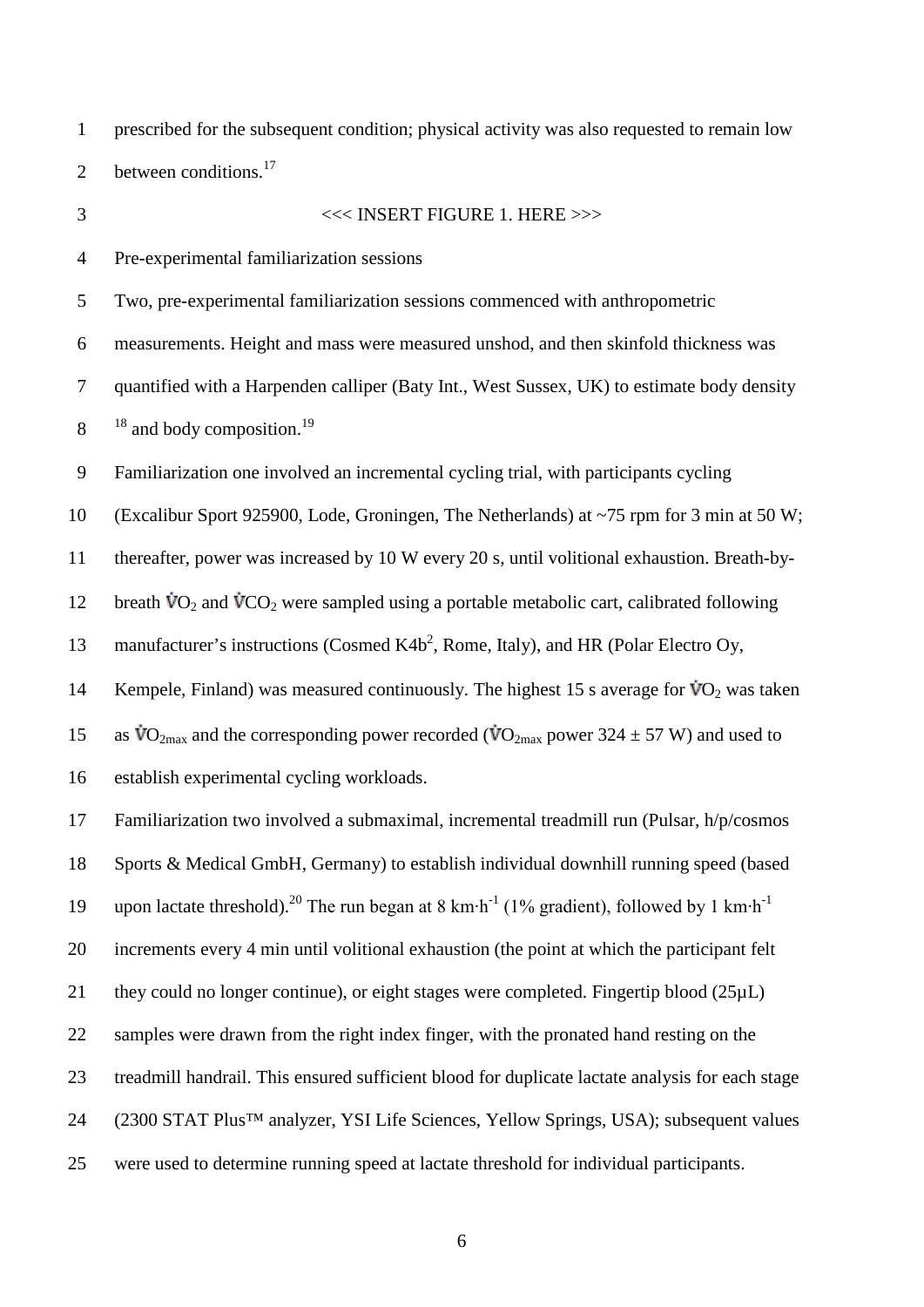Experimental sessions

| $\overline{2}$   | Session 1 (day 1) began for both conditions with participants attending the laboratory after                         |
|------------------|----------------------------------------------------------------------------------------------------------------------|
| 3                | 19:00 hrs, in a 3 h fasted state and completed 10 min of constant-load cycling. Breath-by-                           |
| $\overline{4}$   | breath $\dot{V}O_2$ and $\dot{V}CO_2$ , and HR were measured. Cadence was maintained at ~75 rpm, with                |
| 5                | the bout preceded by 1 min cycling at 50 W, before increasing to the required ~50% $\mathbf{VQ}_{2\text{max}}$       |
| 6                | power (163 $\pm$ 38 W). The cycling duration was limited to avoid influencing the                                    |
| $\boldsymbol{7}$ | cardiorespiratory responses to downhill running and responses up to 2 min excluded as                                |
| $8\,$            | participants were unlikely to have achieved a steady-state.                                                          |
| $\overline{9}$   | For the LOW condition, participants then cycled at 60% $\mathbf{VO}_{2\text{max}}$ power (~75 rpm; workload,         |
| 10               | $181 \pm 40$ W) until volitional exhaustion (time, $95 \pm 13$ min; blood glucose reduced by -1.47                   |
| 11               | $\pm$ 0.56 mmol·L <sup>-1</sup> (-31.8%)). <sup>20</sup> Biopsy studies have shown this protocol to be effective for |
| 12               | depleting muscle glycogen (reduction: total muscle, -77%, type I fibers, -95%, type II fibers,                       |
| 13               | -70%). <sup>21, 22</sup> For the NORM condition, participants completed a 2 h seated quiet rest, with no             |
| 14               | change in blood glucose values.                                                                                      |
| 15               | Session 2 (day 2) began for both conditions (~07:00 hrs) with five, 8 min downhill runs at                           |
| 16               | lactate threshold speed (-12% gradient, $12.1 \pm 1.1$ km·h <sup>-1</sup> ) each separated by 2 min level            |
| 17               | jogging (1% gradient at 8 km·h <sup>-1</sup> ). <sup>23</sup> The LOW run was performed with decreased blood         |
| 18               | glucose compared to pre-exhaustive cycling (pre-run, -23.2%; post-run, -26.0%, both P <                              |
| 19               | 0.01); the NORM run was performed with normal blood glucose compared to pre-quiet rest                               |
| 20               | values (pre-run, $-2.7\%$ ; post-run, 7.3%). <sup>20</sup> Muscle force and soreness measurements were               |
| 21               | repeated immediately after completion of the run.                                                                    |
| 22               | Session 3 (day 2) was conducted 12 h post-downhill run with the 10 min cycling bout, and                             |
| 23               | then muscle force and soreness measurements repeated in order.                                                       |
| 24               |                                                                                                                      |

Calculation of substrate oxidation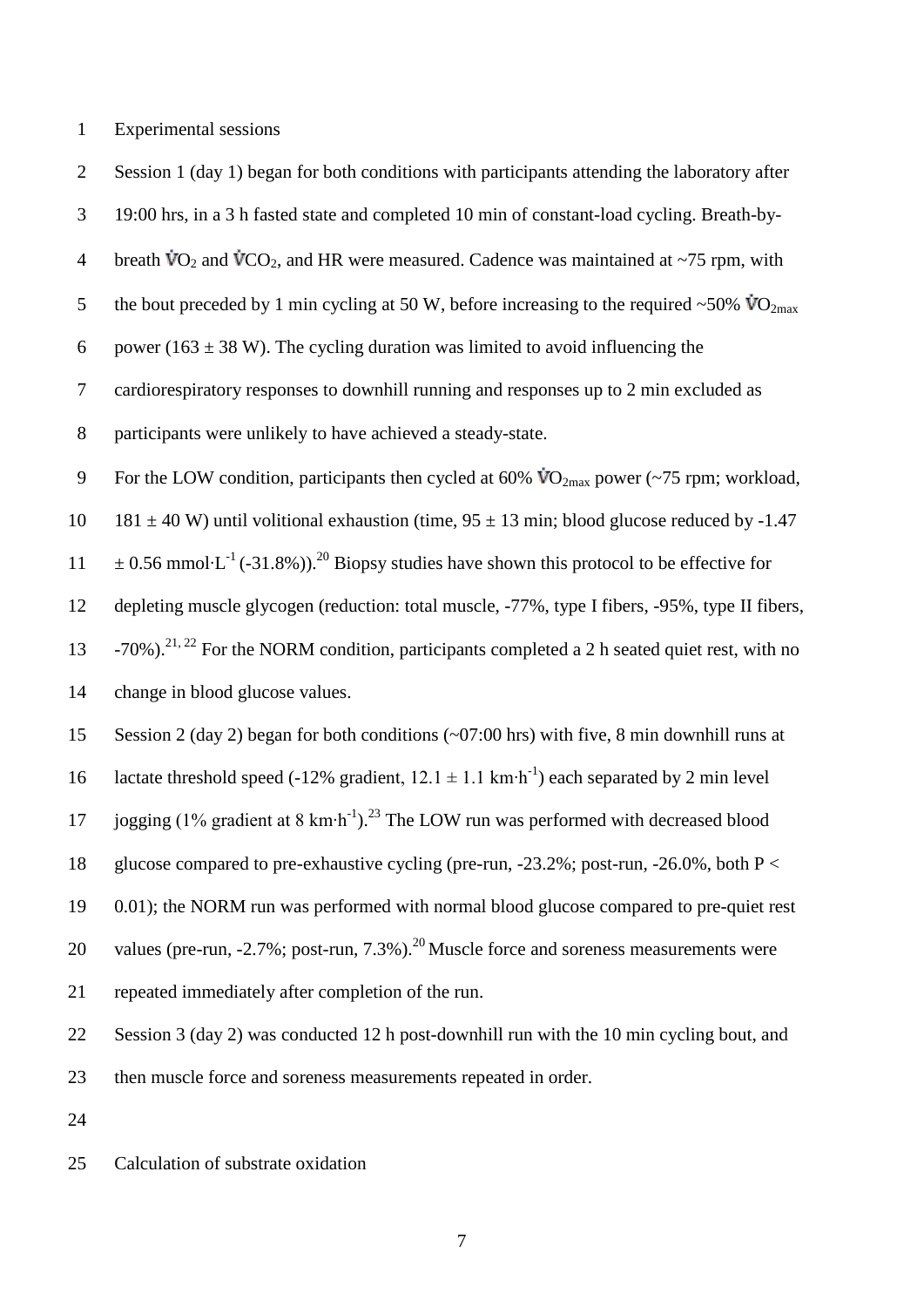1 Breath-by-breath data were averaged over 15 s periods for: tidal volume,  $\dot{V}_{E}$ ,  $\dot{V}O_2$ ,  $\dot{V}CO_2$ ,  $\dot{O}_2$  **V**O<sub>2</sub> (mL⋅kg<sup>-1</sup>⋅min<sup>-1</sup>), RER, HR and ventilatory equivalents of oxygen ( $\dot{V}_{E}/\dot{V}O_2$ ), and carbon 3 dioxide ( $\dot{V}_{F}/\dot{V}CO_{2}$ ). Substrate oxidation calculations were taken for moderate intensity 4 exercise, assuming negligible urinary nitrogen rate,  $^{24}$  and made using Equations 1 and 2: 1) Fat oxidation (g⋅min<sup>-1</sup>) = 1.695 x  $\mathbf{VO}_2 - 1.701$  x  $\mathbf{VO}_2$ 2) Carbohydrate oxidation (g⋅min<sup>-1</sup>) = 4.344 x  $\overline{V}CO_2 - 3.061$  x  $\overline{V}O_2$ 7 Cardiorespiratory responses refer to: HR, tidal volume,  $\dot{V}_E$ ,  $\dot{V}O_2$ ,  $\dot{V}CO_2$ ,  $\dot{V}_E/\dot{V}O_2$  and  $\dot{\mathbf{v}}_F/\dot{\mathbf{v}}_C$  =  $\dot{\mathbf{v}}_F/\dot{\mathbf{v}}_C$  =  $\dot{\mathbf{v}}_F/\dot{\mathbf{v}}_C$  responses refer to: RER, fat oxidation and carbohydrate oxidation. 9 10 Muscle force loss and soreness measurement 11 Isometric maximal voluntary contraction (MVC) and muscle soreness of the knee extensors

12 were used to indirectly indicate muscle damage.<sup>25</sup> Maximal force and soreness were assessed on a custom-built strength-testing chair (University of Chichester, UK) in familiarization one and, immediately (0 h) and 12 h after each downhill run. Seated and secured with the hip and knee at 90°, participants had a steel chain attached proximally to the fibular notch and medial malleolus with padding, leading to a mechanically calibrated S-beam load-cell (RS 250 kg, Tedea Huntleigh, Cardiff, UK) beneath the chair. A personal computer displayed instantaneous force output at 1000 Hz (Chart 4 v 4.1.2, AD Instruments, Oxford, UK) during maximal contraction. Soreness was determined before MVC using a visual analogue scale (0, not at all sore; 10, extremely sore), whilst undergoing muscle-belly palpation (until the 21 investigator exerted enough pressure to blanch the fingernail).<sup>26</sup> Isometric MVC was measured using three separate, 3 to 5 s contractions, with 2 min rests. Knee extensor force 23 loss after downhill running did not show an order effect at 0 h ( $P = 0.2$ ) or 12 h later ( $P = 2$ ) 0.3). The investigator provided verbal encouragement; a chair-linked computer monitor provided force-time feedback.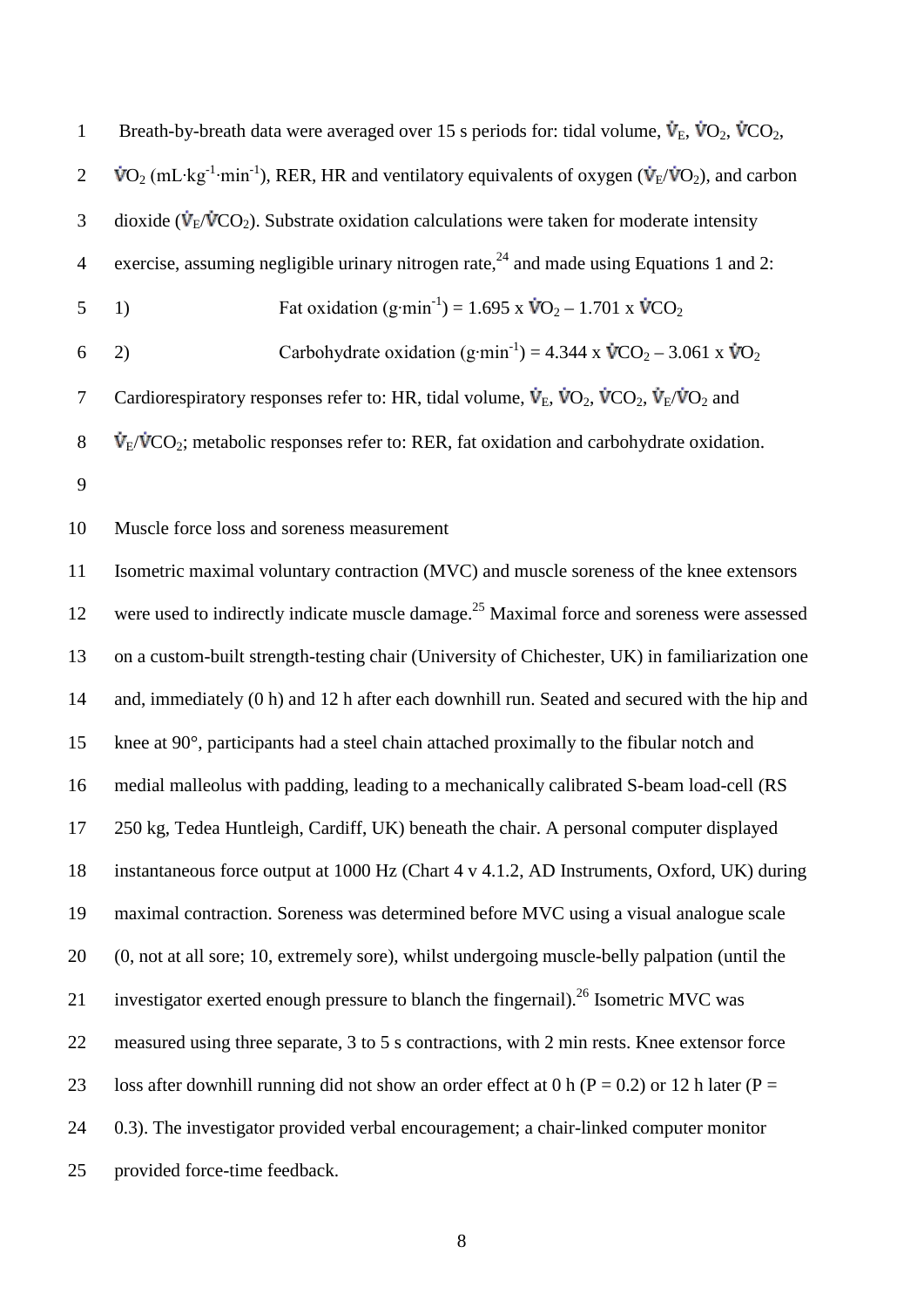#### Statistical analysis

 A two-way, repeated measures analysis of variance (ANOVA; condition and time) was used for each cardiorespiratory, metabolic and muscle-damage measure between conditions. For low-intensity cycling, cardiorespiratory measures are presented for the final minute (9 to 10 min), and metabolic measures every 2 min, from minute two onwards (i.e., 3 to 4 min, 5 to 6 min, 7 to 8 min and 9 to 10 min), due to time to reach steady-state. Pre-planned, paired t- tests, with a Bonferroni correction were used to locate specific differences. A Greenhouse- Geisser correction was applied where assumptions of sphericity were violated. Analyses were calculated with IBM SPSS Statistics, version 20 (IBM Corp, Armonk, NY), with data 11 presented as mean  $\pm$  SD and statistical significance set at P < 0.05. A statistical trend was 12 interpreted as  $0.05 > P < 0.1$  according to Curran-Everett and Benos.<sup>27</sup>

#### **Results**

Muscle force loss and soreness

Baseline knee extensor force and muscle soreness were similar between conditions (P >

0.05; Table I). Muscle damage was evidenced after downhill running by an immediate force

loss (P < 0.0001) of -27.3% in the NORM (-178.5 N) and -29.5% in the LOW (-195.5 N);

and a 12 h post force loss (P < 0.001) of -15.5% in the NORM (-101.5 N) and -15.3% in the

20 LOW (-101.6 N). Muscle soreness increased  $(P < 0.01)$  similarly between conditions

21 immediately (NORM,  $3.8 \pm 1.9$ ; LOW,  $2.8 \pm 1.4$ ), and 12 h after downhill running (Table I).

<<< INSERT TABLE I. HERE >>>

Cardiorespiratory measures

24 After downhill running there was no change in tidal volume ( $F_{(1,11)} = 0.6$ ,  $P = 0.5$ ),  $\dot{V}_{E}$  ( $F_{(1,11)}$ )

25 = 0.3, P = 0.6),  $\mathbf{\dot{V}}\mathbf{O}_2$  (F<sub>(1,10)</sub> = 0.05, P = 0.8),  $\mathbf{\dot{V}}\mathbf{CO}_2$  (F<sub>(1,9)</sub> = 0.66, P = 0.4),  $\mathbf{\dot{V}}\mathbf{O}_2$  (mL⋅kg<sup>-1</sup>⋅min<sup>-</sup>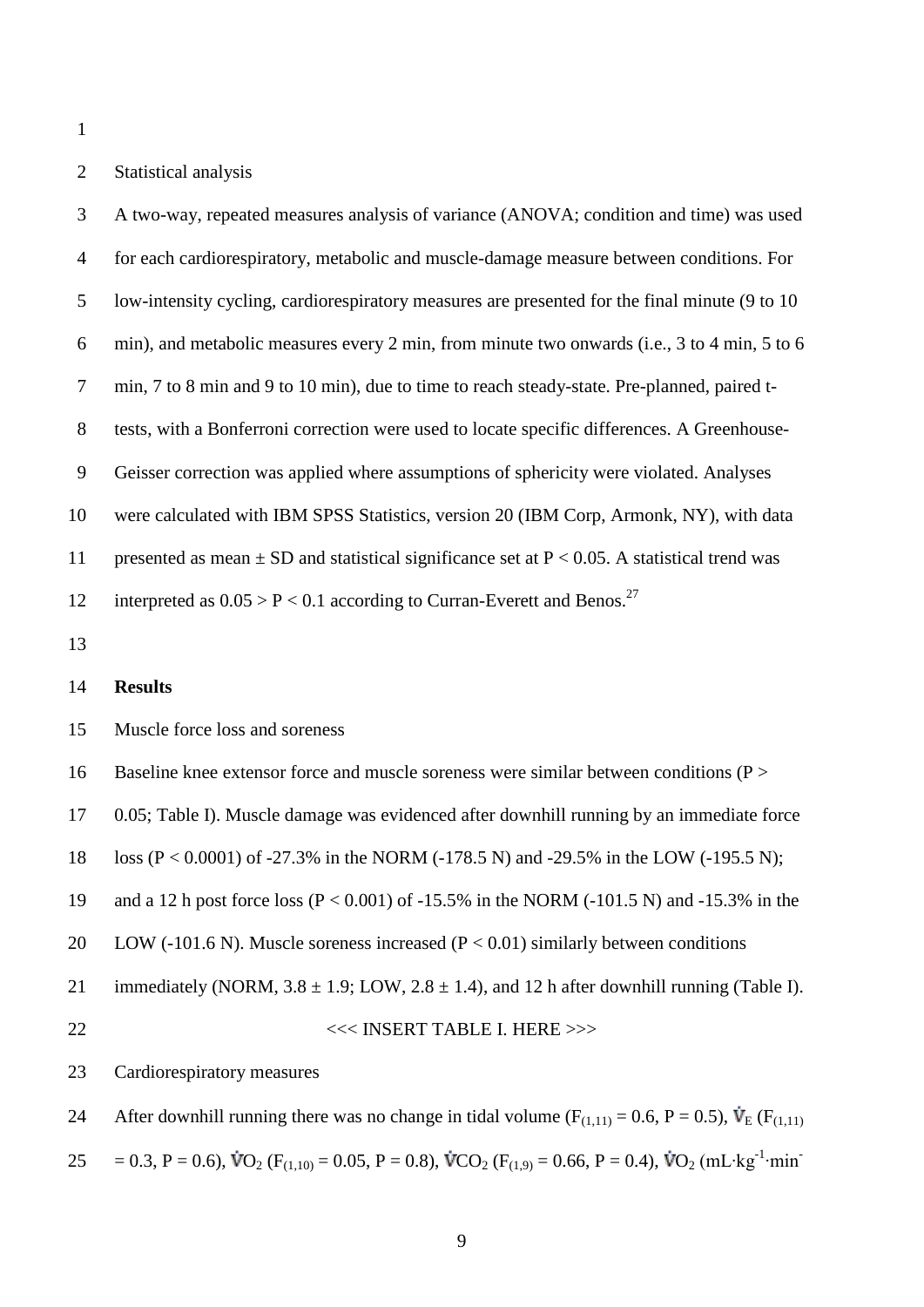| $\mathbf{1}$   | <sup>1</sup> ) (F <sub>(1,11)</sub> = 0.1, P = 0.9) or HR (F <sub>(1,11)</sub> = 0.2, P = 0.7) during low-intensity cycling in both      |
|----------------|------------------------------------------------------------------------------------------------------------------------------------------|
| $\overline{2}$ | conditions (Table I). $\dot{V}_E/\dot{V}CO_2$ was elevated by 3.4 L·min <sup>-1</sup> for LOW (F <sub>(1,11)</sub> = 2.6, P < 0.05),     |
| 3              | but unchanged for NORM ( $P = 0.7$ ; Table I). A moderate condition-time effect was shown                                                |
| $\overline{4}$ | for $\dot{V}_{E}/\dot{V}O_2$ (F <sub>(1,11)</sub> = 5.9, P < 0.05) and LOW, although $\dot{V}_{E}/\dot{V}O_2$ did not change for NORM (P |
| 5              | $= 0.4$ ) or LOW (P $= 0.1$ ).                                                                                                           |
| 6              |                                                                                                                                          |
| $\overline{7}$ | Metabolic measures                                                                                                                       |
| $8\,$          | Baseline RER was similar between conditions when commencing cycling (at 4 min: NORM,                                                     |
| $\overline{9}$ | $0.97 \pm 0.11$ ; LOW, $1.03 \pm 0.07$ , P = 0.09). A condition-time effect (F <sub>(1,11)</sub> = 5.9, P < 0.05)                        |
| 10             | was shown for RER in LOW; with no change for NORM (pre $0.94 \pm 0.11$ , 12 h post-                                                      |
| 11             | downhill $0.94 \pm 0.08$ , P = 0.6; Figure 2A) and a trend towards lower RER for LOW (pre 1.00                                           |
| 12             | $\pm$ 0.07, 12 h post-downhill 0.89 $\pm$ 0.12, P = 0.06; Figure 2B). Fat oxidation was unchanged                                        |
| 13             | for NORM (P = 0.5; Figure 3A), but increased (P < 0.05) by 0.15 g·min <sup>-1</sup> for LOW (Figure                                      |
| 14             | 3B). Carbohydrate oxidation was unchanged for NORM ( $P = 0.3$ ; Figure 4A), but decreased                                               |
| 15             | $(P < 0.05)$ by 0.72 g·min <sup>-1</sup> for LOW (Figure 4B).                                                                            |
| 16             | <<< INSERT FIGURE 2. HERE >>>                                                                                                            |
| 17             | <<< INSERT FIGURE 3. HERE >>>                                                                                                            |
| 18             | <<< INSERT FIGURE 4. HERE >>>                                                                                                            |
| 19             | <b>Discussion</b>                                                                                                                        |
| 20             | Our main purpose was to examine the effect of downhill running, with lowered muscle                                                      |
| 21             | glycogen, on cardiorespiratory and metabolic responses during subsequent concentric                                                      |
| 22             | exercise. Twelve hours after downhill running, muscle damage was confirmed in both                                                       |
| 23             | conditions by force loss and muscle soreness. A bout of downhill running had little effect on                                            |
| 24             | cardiorespiratory response, but did alter ventilatory equivalents and substrate metabolism                                               |
| 25             | when cycling at low-intensity 12 h later. Increased fat oxidation and decreased carbohydrate                                             |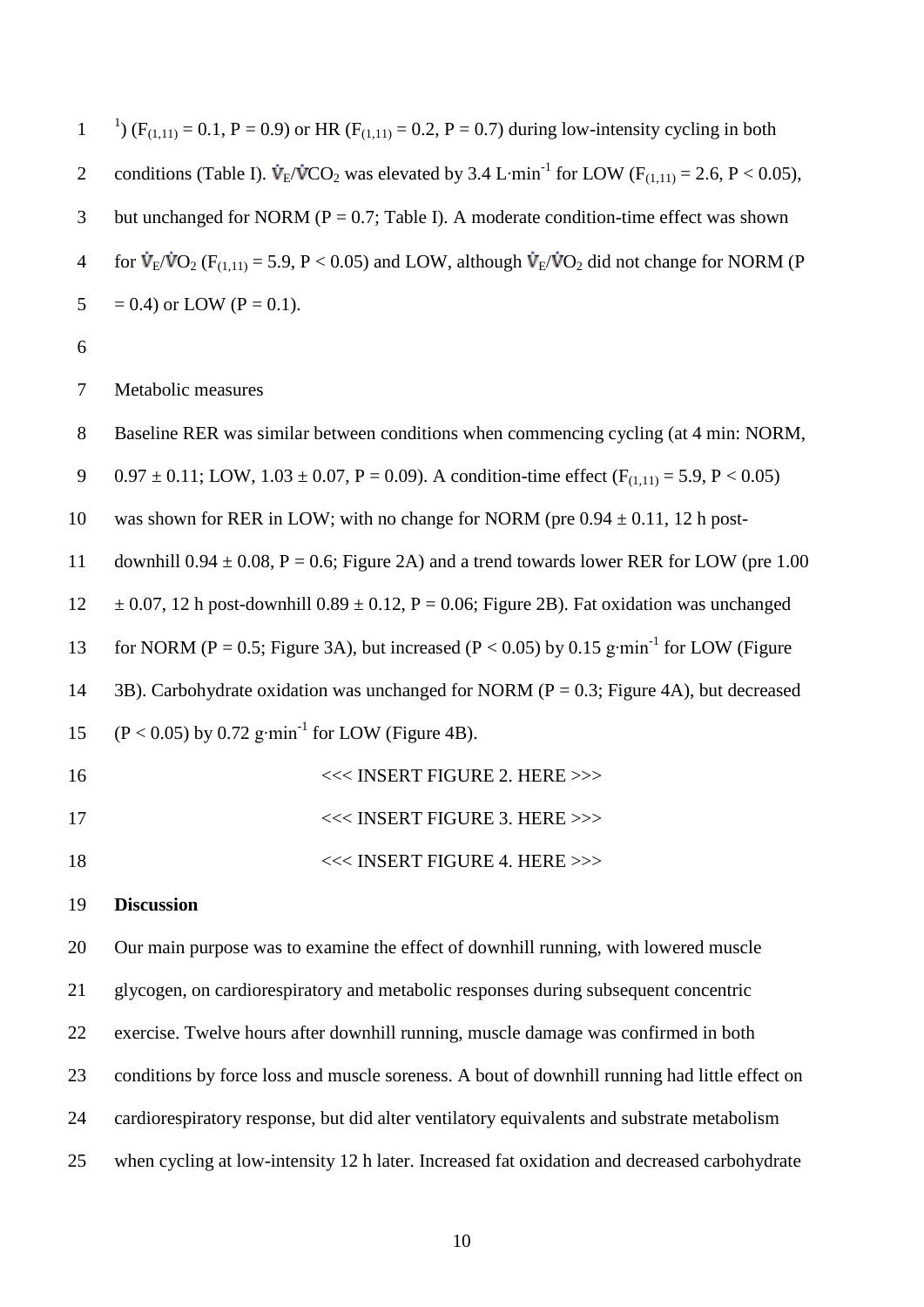oxidation when exercising in a lowered glycogen, muscle damaged state, is supported by a trend for lower RER. Conversely, RER was similar during cycling exercise with normal glycogen and muscle damage.

 Previous studies investigating the influence of muscle damage on aerobic, metabolic and 5 endurance performance have focussed upon the 24 to 48 h post-exercise period.<sup>10, 11, 28</sup> Our study is novel as we examined 12 h post-downhill running to determine whether emerging muscle damage can alter cardiorespiratory and metabolic function at low exercise intensities. This is important, as low-intensity activity is often prescribed to alleviate symptoms of 9 muscle damage during heavy training periods. $^{29}$ 

 Cardiorespiratory responses were mostly unaffected 12 h after downhill running regardless 11 of glycogen state. However,  $\dot{\mathbf{V}}_E/\dot{\mathbf{V}}_C O_2$  increased with large effect after LOW downhill 12 running, suggesting incomplete glycogen recovery 12 h later. A 3.4 L⋅min<sup>-1</sup> rise at the same cycling workload for LOW indicates increased ventilation, relative to carbon dioxide production, suggesting increased bicarbonate buffering of accumulating hydrogen ions 15 (H<sup>+</sup>).<sup>30</sup> It should be noted that  $\dot{V}_E/\dot{V}CO_2$  increased for LOW i) sub-ventilatory threshold, ii) at a single time-point prior to peak-damage (i.e., 12 h post-downhill run) and iii) in the final minute of short duration low-intensity cycling. Typically, exercise-induced force losses by 18 muscle damage are accompanied by leakage of intracellular enzymes,<sup>1</sup> including lactate dehydrogenase (LDH) and creatine kinase. The loss of LDH may disrupt substrate 20 metabolism (increase  $H^+$  accumulation and buffering), in turn, elevating ventilation, relative 21 to  $\dot{V}CO_2$ . Had lowered glycogen greater effect, ventilatory alterations would have manifested from the onset of low-intensity cycling and at a greater magnitude. Furthermore, RER became significantly lower for LOW only in the final minutes, suggesting that metabolic 24 steady-state requires at least 8 min during low-intensity exercise. Increased  $\dot{V}_{F}/\dot{V}CO_{2}$ , with 25 decreased  $\dot{V}_F/\dot{V}O_2$ , has been shown for glycogen depleted young men, during incremental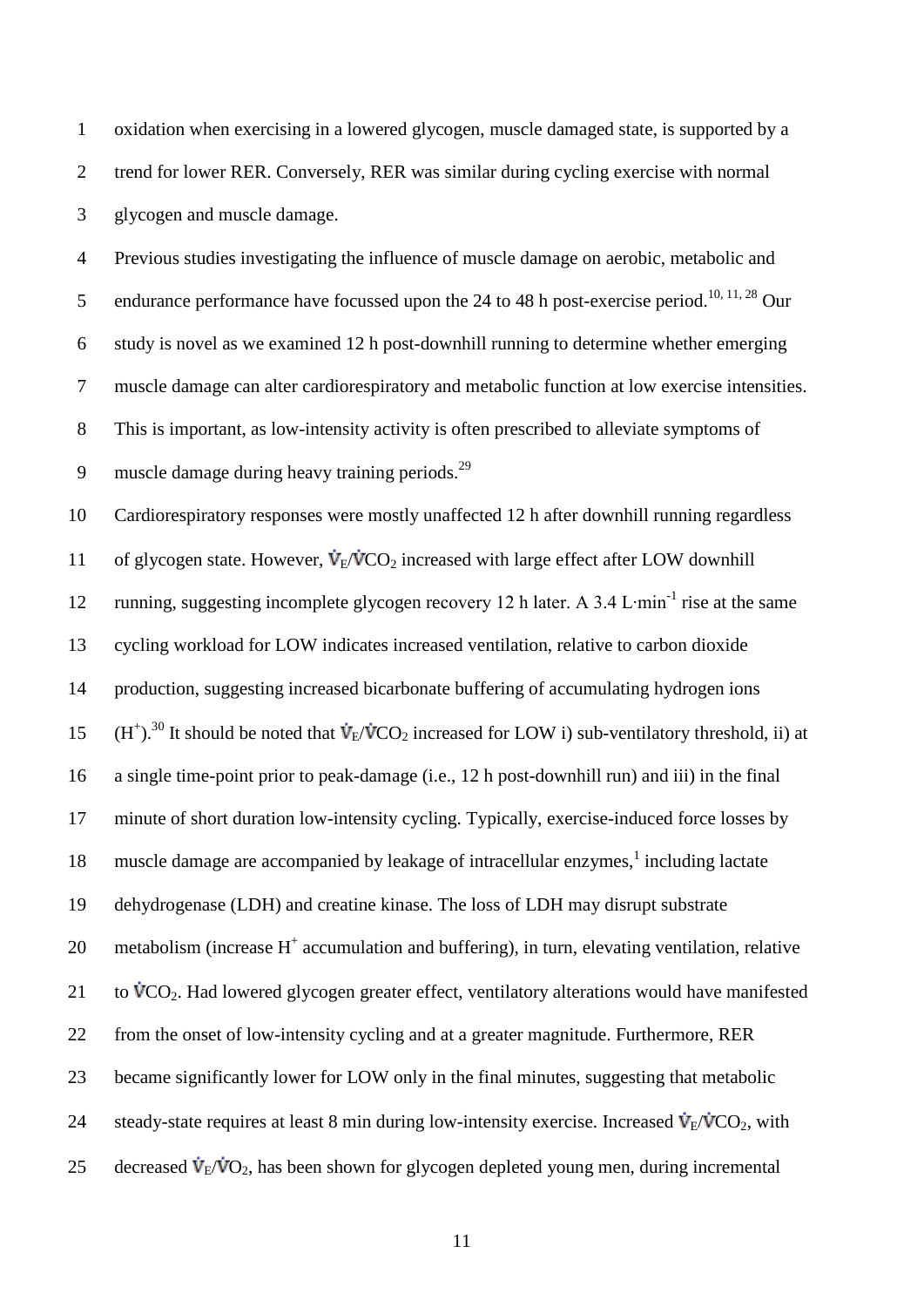1 cycling.<sup>31</sup> As exercise intensity increases, elevations in  $\dot{V}_F/\dot{V}CO_2$  and blood lactate coincide. 2 However,  $\dot{\mathbf{v}}_E/\dot{\mathbf{v}}_2$  would typically increase first. With further increases in intensity, 3 ventilation rises disproportionately with carbon dioxide production to elevate  $\dot{V}_E/\dot{V}CO_2$ . Like 4 Hughes et al.,<sup>31</sup> we found lowering muscle glycogen led to  $\dot{V}_{E}/\dot{V}CO_2$  rising at a lower cycling 5 workload, when compared to NORM. However, our exercise intensity was constant-load and 6 below the ventilatory threshold, as indicated by power output and ventilatory equivalents. 7 We suspect that increased  $\dot{V}_E/\dot{V}CO_2$  when cycling with LOW, 12 h after muscle damage, 8 may be due to: greater type II fiber recruitment, LDH impairment and slightly elevated blood 9 lactate concentrations. Stable  $\dot{V}_F/\dot{V}O_2$  with increased  $\dot{V}_F/\dot{V}CO_2$  suggests ventilation can 10 satisfy muscle oxygen delivery, but not carbon dioxide removal. Assuming glycogen-11 lowering cycling depleted type I fibers, our LOW condition would involve greater type II 12 fiber recruitment. Additional type II recruitment (coupled with enzyme leakage) with LOW 13 could have increased H<sup>+</sup> accumulation and buffering (H<sup>+</sup> and HCO<sub>3</sub>. convert to  $CO_2$  and H<sub>2</sub>O 14 at the lungs), and subsequently expired  $CO<sub>2</sub>$ . 15 Unexpectedly  $\dot{\mathbf{V}}_E/\dot{\mathbf{V}}_2$  was not influenced by muscle damage or with lowered glycogen. It 16 was unlikely that gas sampling data 'smoothing' may have hidden minor  $\dot{V}_{E}/\dot{V}O_2$ 17 fluctuations, as  $\dot{\mathbf{V}}_E/\dot{\mathbf{V}}_E\cos{\omega}$  did change. Paschalis et al.<sup>32</sup> found muscle damage did not 18 influence  $\dot{V}_{E}$ ,  $\dot{V}O_2$  HR and RER during running (at 55 and 75%  $\dot{V}O_{2\text{max}}$ ) up to 96 h later. 19 Conversely, cycling for 20 min at 50%  $\mathbf{VO}_{2\text{max}}$  (139  $\pm$  4 W) in a glycogen-depleted state (by 20 3 h cycling at ~40%  $\mathbf{V}O_{2\text{max}}$ ) has been shown to increase  $\mathbf{V}O_2$  and HR, and reduce RER in 21 young adults.<sup>33</sup> Cardiorespiratory function was unaltered in our study, potentially due to 22 steady-state (at low relative workload) muscle  $O_2$  consumption causing little change in 23 pulmonary gas exchange. The 10 min measurement period may have been too brief to 24 measure progression from the first phase of ventilatory dynamics.<sup>34</sup> Low-intensity cycling 25 also commenced from a 'baseline' 50 W workload, which in comparison to cycling from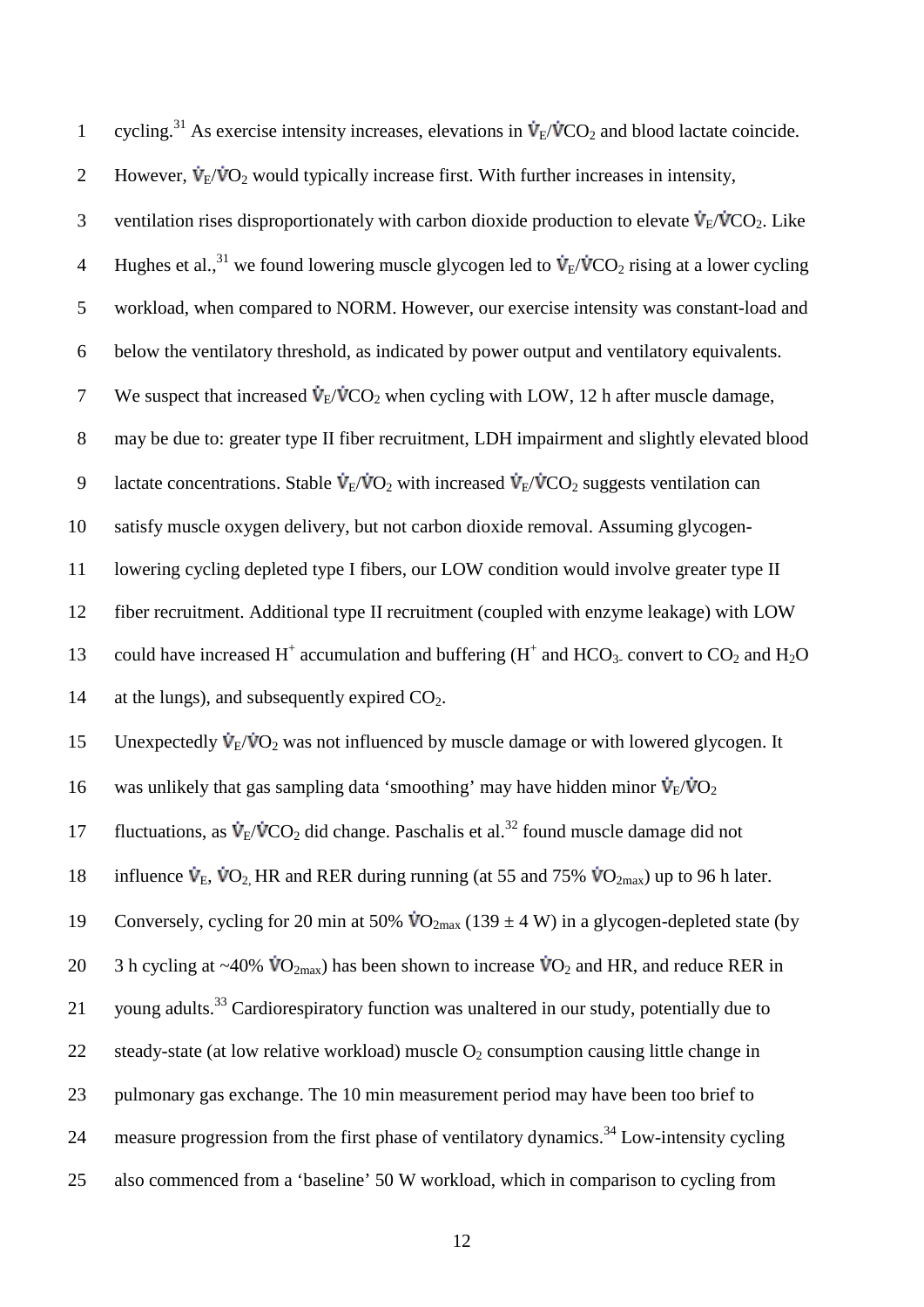| $\mathbf{1}$     | rest, may induce a less abrupt rise in cardiorespiratory response. <sup>34</sup> Elsewhere, Vassilis et al. <sup>35</sup>                        |
|------------------|--------------------------------------------------------------------------------------------------------------------------------------------------|
| $\overline{2}$   | showed evidence of muscle damage, without altered cardiorespiratory responses when                                                               |
| 3                | running at 70% $\mathbf{VO}_{2\text{max}}$ . Conversely, muscle damage induced by squatting exercise has                                         |
| $\overline{4}$   | resulted in greater $\dot{V}_{E}$ , but unchanged perceived exertion, for moderate-intensity cycling                                             |
| 5                | (80% ventilatory threshold) 48 h later. <sup>11</sup> For heavy-intensity cycling both $\dot{V}_E$ and perceived                                 |
| $\boldsymbol{6}$ | exertion increased. Squatting exercise has also been shown to increase $\dot{V}O_2$ , $\dot{V}_E$ and HR for                                     |
| $\boldsymbol{7}$ | 10 min of lactate turn-point running, 24 and 48 h later. <sup>28</sup> The influence of muscle damage on                                         |
| $8\,$            | exercise performance appears not only dependent upon the eccentric bout, but also the                                                            |
| $\overline{9}$   | intensity of the subsequent activity.                                                                                                            |
| 10               | A trend towards decreased RER was shown during LOW cycling 12 h after downhill running                                                           |
| 11               | $(0.89 \pm 0.12, P = 0.06)$ , when compared to baseline $(1.00 \pm 0.07)$ . Subsequent exercise of                                               |
| 12               | higher-intensity would be required to demonstrate this shift from carbohydrate metabolism                                                        |
| 13               | (requiring more $CO_2$ , than $O_2$ ), to fat metabolism (requiring more $O_2$ , than $CO_2$ ), when                                             |
| 14               | glycogen lowered. Fat oxidation involves more $O_2$ and $CO_2$ , supporting an increased                                                         |
| 15               | $\dot{V}_{E}/\dot{V}CO_{2}$ 12 h after LOW downhill running. Brief exercise duration meant that RER reduced                                      |
| 16               | significantly for LOW only in the final minutes. Limiting carbohydrate availability by                                                           |
| 17               | dietary/exercise-manipulation (LOW) would increase the likelihood of accelerating free                                                           |
| 18               | fatty-acid mobilization. <sup>36</sup> A subsequent pH decrease (acidosis) <sup>37</sup> would be expected to                                    |
| 19               | stimulate $\dot{V}_{E}/\dot{V}CO_2$ .                                                                                                            |
| 20               | Fat oxidation is the main metabolic contributor to low-intensity exercise <sup>38</sup> and is further                                           |
| 21               | stimulated with low muscle glycogen. <sup>36, 39</sup> Cheneviere et al. <sup>40</sup> found prior heavy exercise (90                            |
| 22               | min of constant-load 50% $\mathbf{v}_{\Omega_{\text{max}}}$ cycling) increased fat oxidation during a subsequent                                 |
| 23               | submaximal, incremental test, more than light exercise (2.5 h seated rest). Their fat oxidation                                                  |
| 24               | rates during submaximal exercise, pre- $(0.30 \text{ g} \cdot \text{min}^{-1})$ and post-light exercise $(0.53 \text{ g} \cdot \text{min}^{-1})$ |

25 were comparable to ours (NORM: pre  $0.26 \pm 0.18$  g·min<sup>-1</sup>, post-downhill  $0.33 \pm 0.18$  g·min<sup>-1</sup>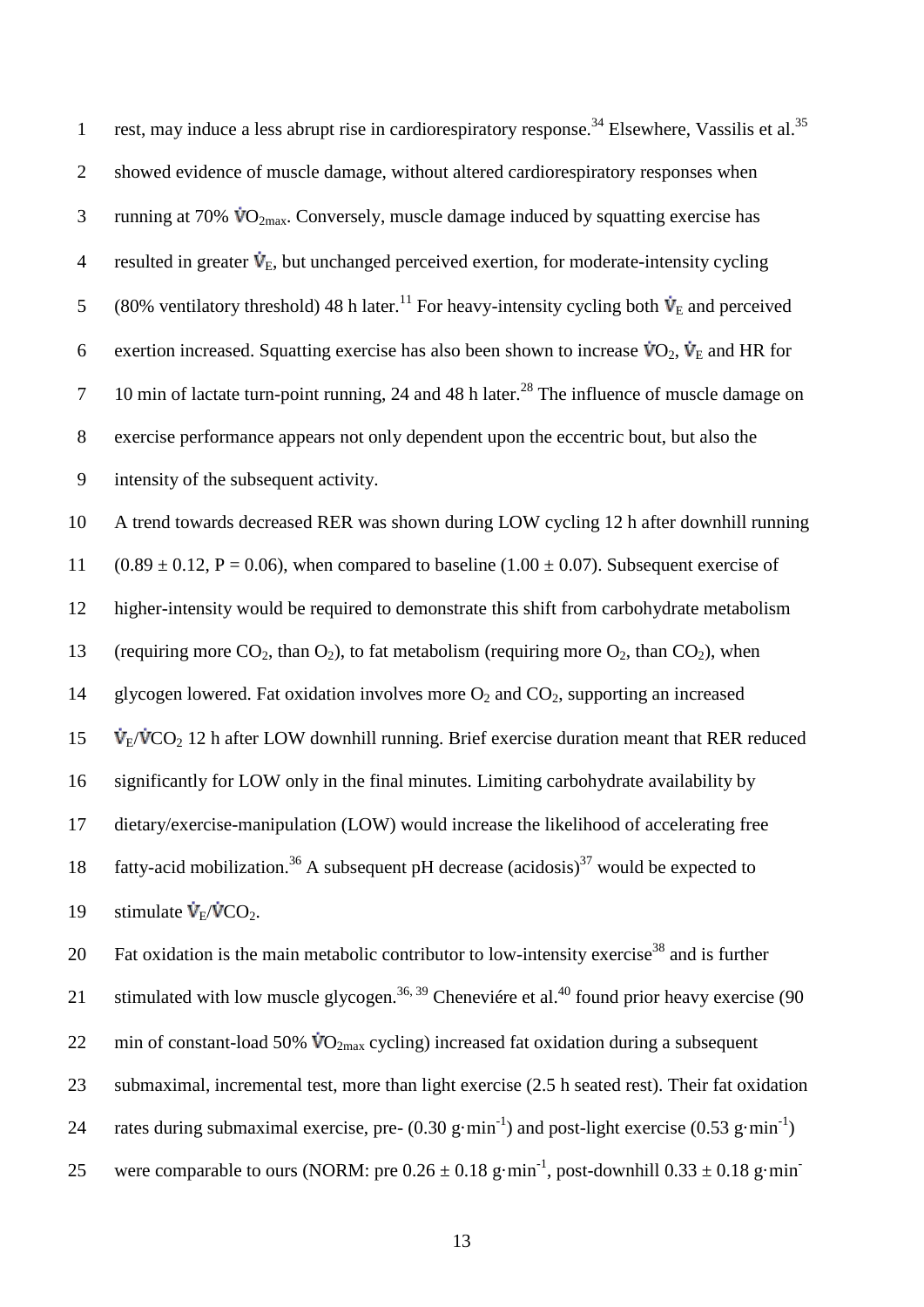$1<sup>-1</sup>$ ). However, we cannot discount the possibility that the evening, exhaustive exercise may have increased fat oxidation 12 h after the downhill run. Participants would have undergone the 12 h low-intensity cycling, approximately 22 h after the heavy-intensity cycling bout; still within the period of potential recovery (see Figure 1). Low-intensity exercise is often 5 prescribed to remedy symptoms of muscle damage during intense training periods.<sup>29</sup> Therefore, understanding the cardiorespiratory and metabolic changes in the early onset of muscle damage has relevance to athletes and coaches, particularly when performing and 8 recovering from consecutive exercise sessions. As muscle damage disturbs glucose uptake<sup>1</sup> 9 and glycogen resynthesis, lower rates of carbohydrate oxidation would be expected during subsequent exercise, preserving already reduced intramuscular substrates. Future research should look to examine substrate metabolism 12 to 48 h after whole-body eccentric exercise, from low to high intensity exercise. Main limitations to this study were that i) cardiorespiratory and metabolic measurements were constrained to low-intensity exercise at 12 h following eccentric-biased exercise, and ii) a pre-validated glycogen depletion protocol 15 was performed,<sup>22</sup> but we could not directly assess glycogen reduction by biopsy. 16 What was surprising, given the increased fat oxidation, was the unchanged  $\dot{V}O_2$  across conditions and time points. Fat metabolism has been found to incur greater oxygen demand, 18 than carbohydrate oxidation,  $4\frac{1}{2}$  h after cycling (at ~57  $\mathbf{VO}_{2\text{max}}$ );<sup>41</sup> therefore fat oxidation 19 would be expected to rise with  $\mathbf{V}O_2$ . Estimation of substrate oxidation using indirect 20 calorimetry is based upon  $\dot{V}O_2$  and  $\dot{V}CO_2$  measurement, which reflects whole-body metabolism. At best, accuracy is within 5% of muscle oxidation values at rest, and dietary status will influence substrate oxidation, regardless of the indirect calorimetry measurement 23 sensitivity.<sup>42</sup>

 We used an exhaustive cycling protocol, shown to reduce type I fiber glycogen by 95% in 25 young men.<sup>22</sup> This may have contributed to greater preferential type II fiber recruitment and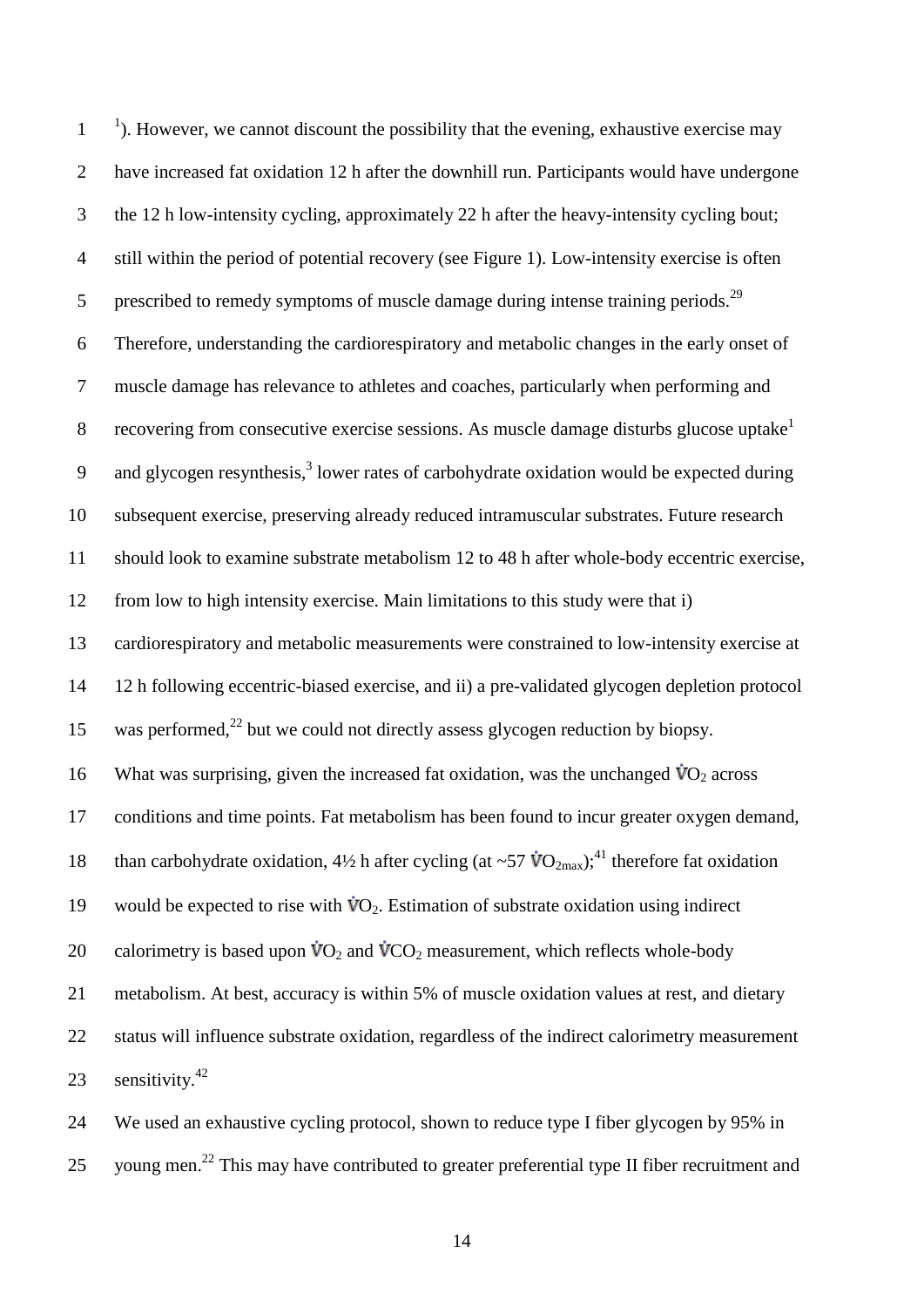fiber damage during LOW downhill running, in comparison to NORM. Type II fiber 2 recruitment is known to elevate  $\mathbf{v}_{\mathbf{O}_2}$  more than type I, for cycling exercise.<sup>33</sup> Our  $\mathbf{v}_{\mathbf{O}_2}$  remained similar to baseline, which may be explained by measurement during low-intensity exercise and/or preferential type II fiber damage.

 Whole-body, eccentric exercise may not change cardiorespiratory and metabolic function for low-intensity activity in the emergence of muscle damage, but if damaging exercise is performed with lowered glycogen availability, substrate metabolism appears to shift to fat oxidation. These findings supplement our knowledge of the metabolic responses, and sensitivity to, eccentric-biased exercise.

## **Conclusions and implications**

 Our findings indicate that undergoing a bout of muscle-damaging exercise, with lowered muscle glycogen, can increase fat utilization and elevate carbon dioxide ventilation, even at low exercise intensities as little as 12 h after damaging exercise. An understanding of the metabolic and cardiorespiratory changes after damaging exercise, and their uncoupling across exercise intensities, has importance to those undertaking new, unaccustomed training regimen, as well as athletes/patients interspersing aerobic recovery exercise, into resistance training. These bouts may range from pre-season plyometric/sprint training, to recreational endurance events to untrained individuals skiing for leisure during vacation.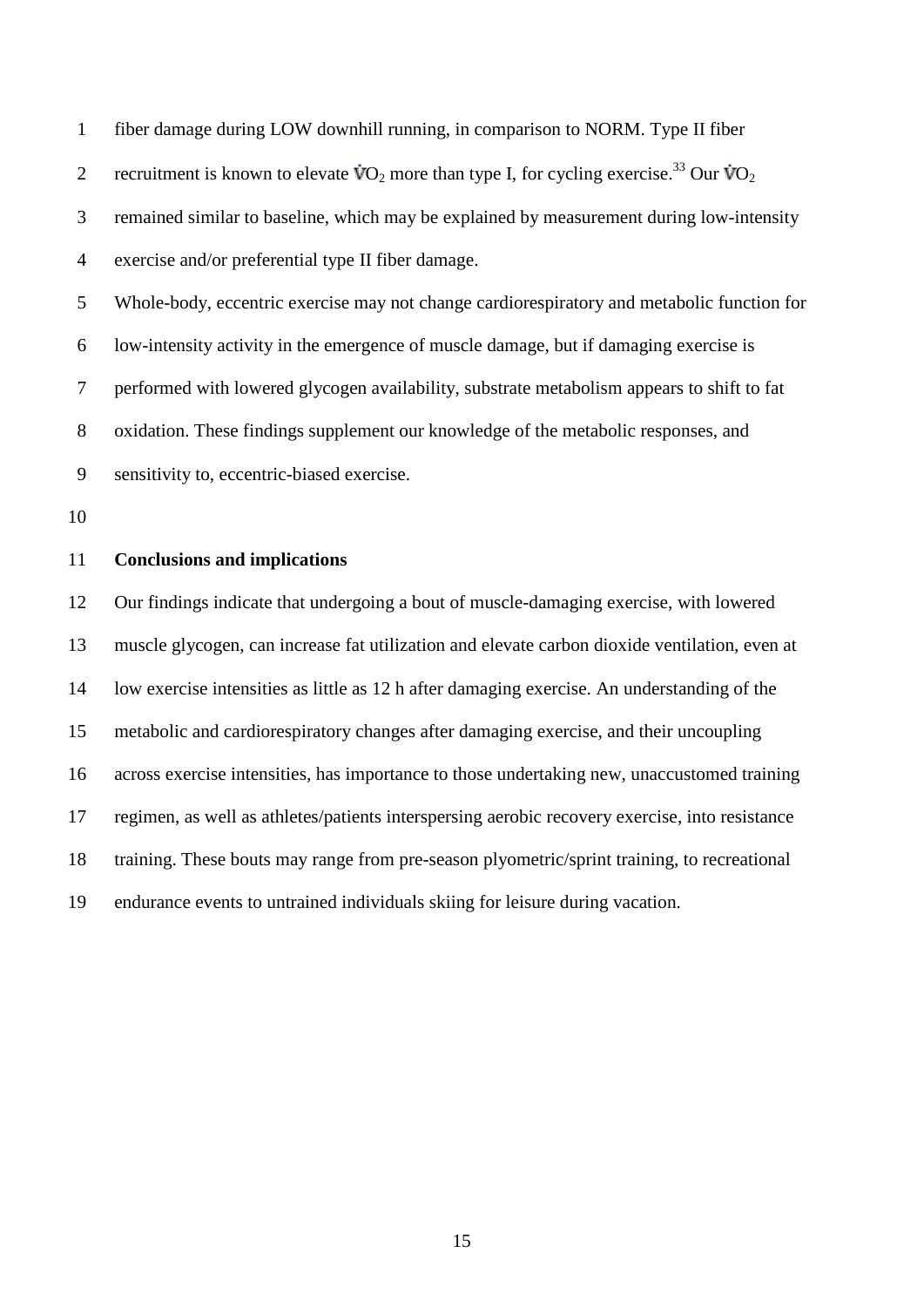# **References**

| $\overline{2}$ | 1. Costill DL, Pascoe DD, Fink WJ, Robergs RA, Barr SI, Pearson D. Impaired muscle       |
|----------------|------------------------------------------------------------------------------------------|
| 3              | glycogen resynthesis after eccentric exercise. J Appl Physiol 1990;69(1):46-50.          |
| $\overline{4}$ | 2. O'Reilly KP, Warhol MJ, Fielding RA, Frontera WR, Meredith CN, Evans WJ. Eccentric    |
| 5              | exercise-induced muscle damage impairs muscle glycogen repletion. J Appl Physiol         |
| 6              | 1987;63(1):252-6.                                                                        |
| $\tau$         | 3. Asp S, Daugaard JR, Kristiansen S, Kiens B, Richter EA. Exercise metabolism in human  |
| $8\,$          | skeletal muscle exposed to prior eccentric exercise. J Physiol 1998;509(1):305-13.       |
| 9              | 4. Burt DG, Twist C. The effects of exercise-induced muscle damage on cycling time-trial |
| 10             | performance. J Strength Condit Res 2011;25(8):2185-92.                                   |
| 11             | 5. Hughes J, Chapman P, Brown S, Johnson N, Stannard S. Indirect measures of substrate   |
| 12             | utilisation following exercise-induced muscle damage. Eur J Sport Sci 2013;13(5):1-9.    |
| 13             | 6. Friden J, Sjostrom M, Ekblom B. Myofibrillar damage following intense eccentric       |
| 14             | exercise in man. Int J Sports Med 1983;4(3):170-6.                                       |
| 15             | 7. Depner CM, Kirwan RD, Frederickson SJ, Miles MP. Enhanced inflammation with high      |
| 16             | carbohydrate intake during recovery from eccentric exercise. Eur J Appl Physiol          |
| 17             | 2010;109(6):1067-76.                                                                     |
| 18             | 8. Twist C, Eston RG. The effect of exercise-induced muscle damage on perceived exertion |
| 19             | and cycling endurance performance. Eur J Appl Physiol 2009;105(4):559-67.                |
| 20             | 9. Braun WA, Dutto DJ. The effects of a single bout of downhill running and ensuing      |
| 21             | delayed onset of muscle soreness on running economy performed 48 h later. Eur J Appl     |
| 22             | Physiol 2003;90:29-34.                                                                   |
| 23             | 10. Gleeson M, Blannin AK, Zhu B, Brooks S, Cave R. Cardiorespiratory, hormonal and      |
| 24             | haematological responses to submaximal cycling performed 2 days after eccentric or       |
| 25             | concentric exercise bouts. J Sport Sci 1995;13(6):471-9.                                 |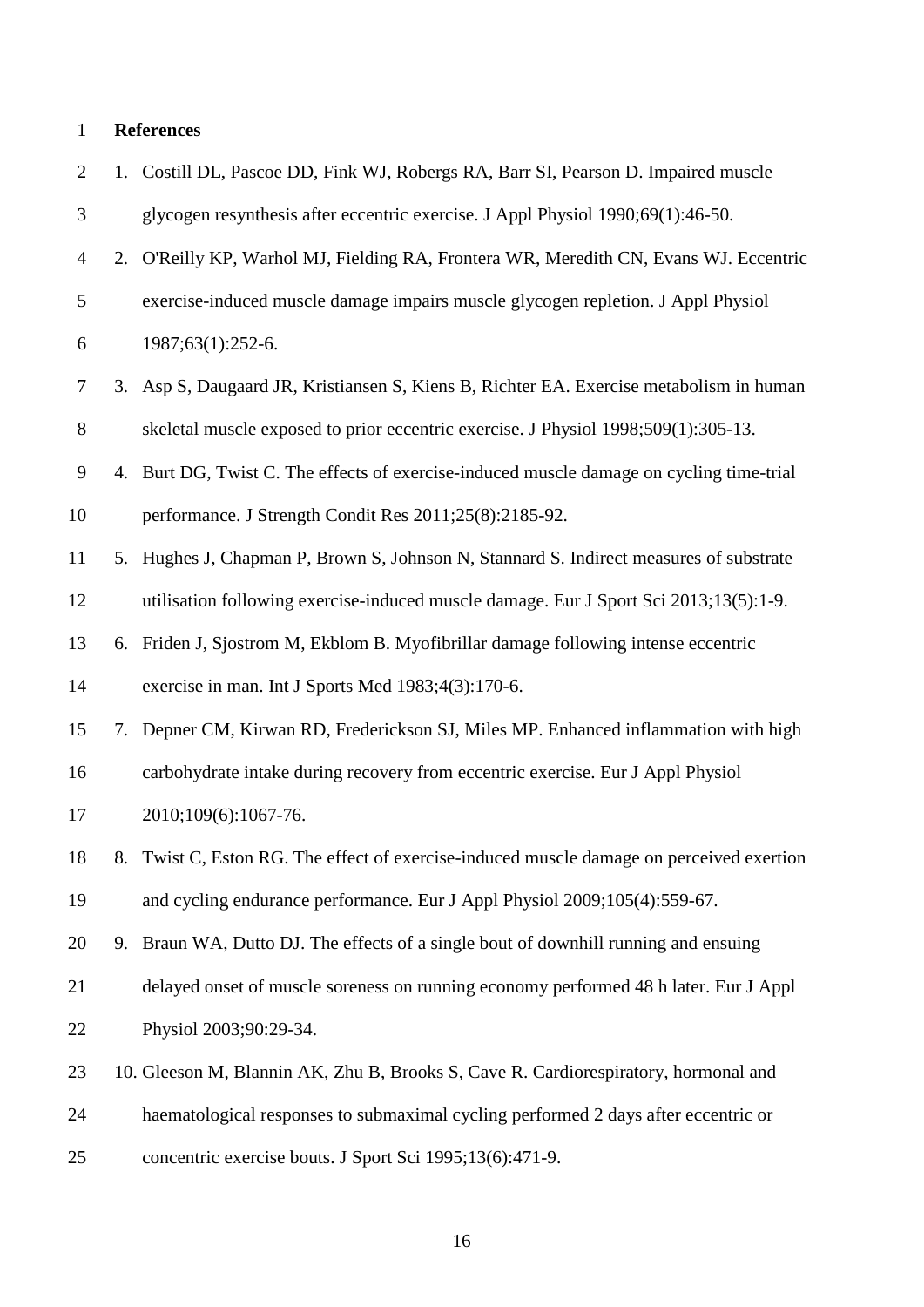| $1\,$          | 11. Davies RC, Rowlands AV, Eston RG. Effect of exercise-induced muscle damage on           |
|----------------|---------------------------------------------------------------------------------------------|
| $\mathbf{2}$   | ventilatory and perceived exertion responses to moderate and severe intensity cycle         |
| 3              | exercise. Eur J Appl Physiol 2009;107(1):11-9.                                              |
| $\overline{4}$ | 12. Chen TC, Nosaka K, Tu JH. Changes in running economy following downhill running. J      |
| 5              | Sport Sci 2007;25(1):55-63.                                                                 |
| 6              | 13. Paschalis V, Koutedakis Y, Baltzopoulos V, Mougios V, Jamurtas AZ. The effects of       |
| 7              | muscle damage on running economy in healthy males. Int J Sports Med 2005;26:827-31.         |
| 8              | 14. Krishnan RK, Evans WJ, Kirwan JP. Impaired substrate oxidation in healthy elderly men   |
| $\mathbf{9}$   | after eccentric exercise. J Appl Physiol 2003;94(2):716-23.                                 |
| 10             | 15. Knechtle B, Müller G, Willmann F, Kotteck K, Eser P, Knecht H. Fat oxidation in men     |
| 11             | and women endurance athletes in running and cycling. Int J Sports Med 2004;25(1):38-        |
| 12             | 44.                                                                                         |
| 13             | 16. Glenmark B. Skeletal muscle fibre types, physical performance, physical activity and    |
| 14             | attitude to physical activity in women and men. A follow-up from age 16 to 27. Acta         |
| 15             | Physiol Scand Suppl 1994;623:1-47.                                                          |
| 16             | 17. Craig CL, Marshall AL, Sjöström M, Bauman AE, Booth ML, Ainsworth BE et al.             |
| 17             | International physical activity questionnaire: 12-country reliability and validity. Med Sci |
| 18             | Sport Exer 2003;35(8):1381-95.                                                              |
| 19             | 18. Jackson AS, Pollock ML. Practical assessment of body composition. Phys Sportsmed        |
| 20             | 1985;13:76-90.                                                                              |
| 21             | 19. Siri WE. The gross composition of the body. Adv Biol Med Phys 1956;4:239-80.            |
| 22             | 20. Gavin JP, Myers SD, Willems MET. The effect of glycogen reduction on                    |
| 23             | cardiorespiratory and metabolic responses during downhill running. Eur J Appl Physiol       |
| 24             | 2015;115(9):1125-33.                                                                        |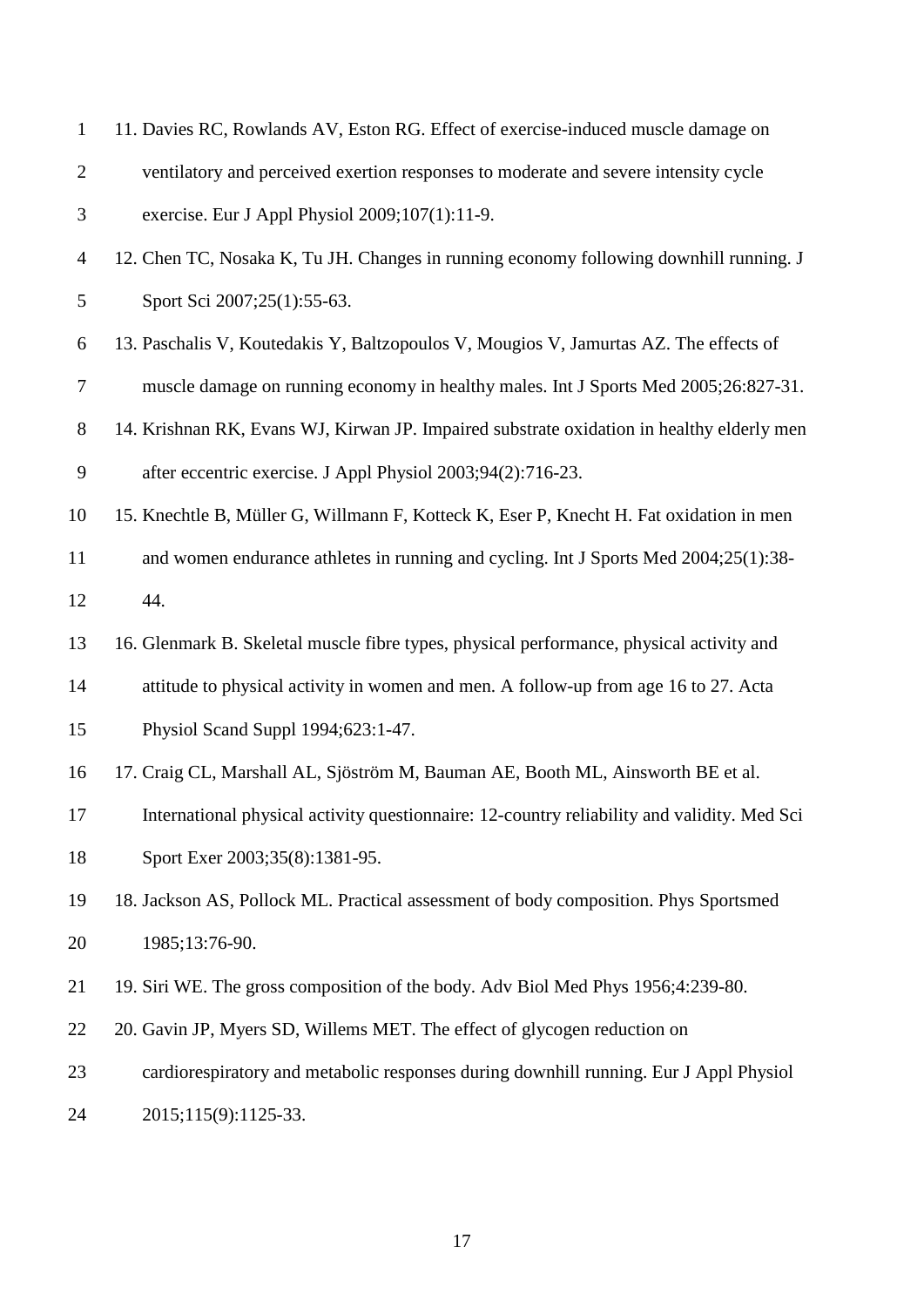| $\mathbf{1}$   | 21. Osborne MA, Schneider DA. Muscle glycogen reduction in man: relationship between         |
|----------------|----------------------------------------------------------------------------------------------|
| $\overline{2}$ | surface EMG activity and oxygen uptake kinetics during heavy exercise. Exp Physiol           |
| 3              | 2006;91(1):179-89.                                                                           |
| $\overline{4}$ | 22. Thomson JA, Green HJ, Houston ME. Muscle glycogen depletion patterns in fast twitch      |
| 5              | fibre subgroups of man during submaximal and supramaximal exercise. Pflugers Arch            |
| 6              | 1979;379(1):105-8.                                                                           |
| $\overline{7}$ | 23. Eston RG, Lemmey AB, McHugh P, Byrne C, Walsh SE. Effect of stride length on             |
| $8\,$          | symptoms of exercise-induced muscle damage during a repeated bout of downhill                |
| 9              | running. Scand J Med Sci Sports 2000;10(4):199-204.                                          |
| 10             | 24. Jeukendrup AE, Wallis GA. Measurement of substrate oxidation during exercise by          |
| 11             | means of gas exchange measurements. Int J Sports Med 2005;26:S28-37.                         |
| 12             | 25. Byrne C, Twist C, Eston, R. Neuromuscular function after exercise-induced muscle         |
| 13             | damage: theoretical and applied implications. Sports Med 2004;34(1):49-69.                   |
| 14             | 26. Hickner RC, Mehta PM, Dyck D, Devita P, Houmard JA, Koves T et al. Relationship          |
| 15             | between fat-to-fat-free mass ratio and decrements in leg strength after downhill running.    |
| 16             | J Appl Physiol 2001;90(4):1334-41.                                                           |
| 17             | 27. Curran-Everett D, Benos DJ. Guidelines for reporting statistics in journals published by |
| 18             | the American Physiological Society. J Physiol 2004;97:457-9.                                 |
| 19             | 28. Burt D, Lamb K, Nicholas C, Twist C. Effects of repeated bouts of squatting exercise on  |
| 20             | sub-maximal endurance running performance. Eur J Appl Physiol 2013;113(2):285-93.            |
| 21             | 29. Suzuki M, Umeda T, Nakaji S, Shimoyama T, Mashiko T, Sugawara K. Effect of               |
| 22             | incorporating low intensity exercise into the recovery period after a rugby match. Br J      |
| 23             | Sports Med 2004;38(4):436-40.                                                                |
|                |                                                                                              |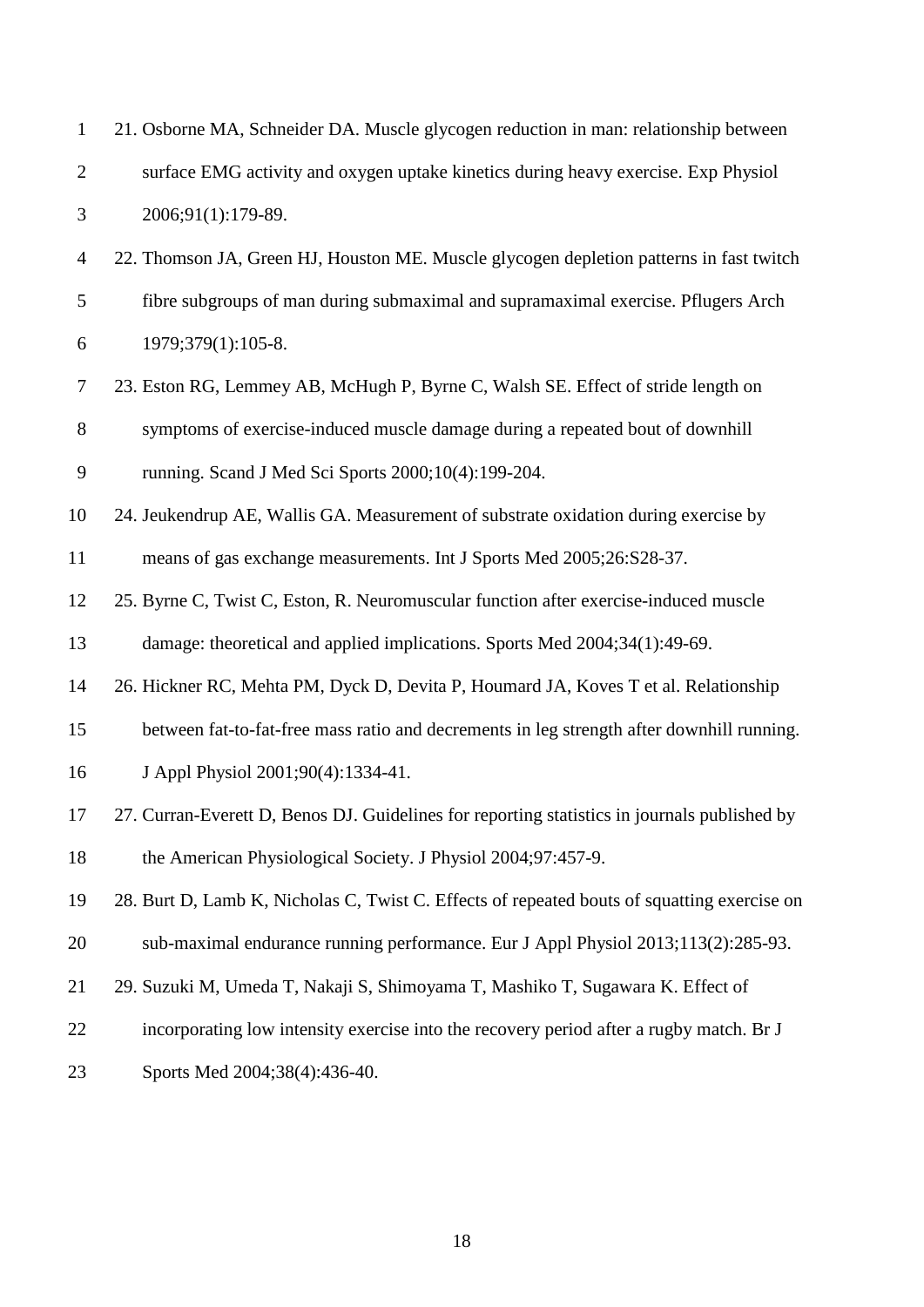| $\mathbf{1}$   | 30. Stringer W, Wasserman K, Casaburi R. The VCO2/VO2 relationship during heavy,              |
|----------------|-----------------------------------------------------------------------------------------------|
| $\overline{2}$ | constant work rate exercise reflects the rate of lactic acid accumulation. Eur J Appl         |
| 3              | Physiol Occup Physiol 1995;72(1-2):25-31.                                                     |
| 4              | 31. Hughes EF, Turner SC, Brooks GA. Effects of glycogen depletion and pedaling speed on      |
| 5              | "anaerobic threshold". J Appl Physiol Respir Environ Exerc Physiol 1982;52(6):1598-           |
| 6              | 1607.                                                                                         |
| 7              | 32. Paschalis V, Nikolaidis MG, Theodorou AA, Panayiotou G, Fatouros IG, Koutedakis Y         |
| 8              | et al. A weekly bout of eccentric exercise is sufficient to induce health-promoting effects.  |
| 9              | Med Sci Sports Exerc 2011;43(1):64-73.                                                        |
| 10             | 33. Krustrup P, Soderlund K, Mohr M, Bangsbo J. Slow-twitch fiber glycogen depletion          |
| 11             | elevates moderate-exercise fast-twitch fiber activity and O2 uptake. Med Sci Sports           |
| 12             | Exerc 2004;36(6):973-82.                                                                      |
| 13             | 34. Whipp BJ, Ward SA, Lamarra N, Davis JA, Wasserman K. Parameters of ventilatory and        |
| 14             | gas exchange dynamics during exercise. J Appl Physiol 1982;52(6):1506-13.                     |
| 15             | 35. Vassilis P, Vassilios B, Vassilis M, Athanasios JZ, Vassilis T, Christina K et al.        |
| 16             | Isokinetic eccentric exercise of quadriceps femoris does not affect running economy. J        |
| 17             | Strength Condit Res 2008;22(4):1222-7.                                                        |
| 18             | 36. Brooks GA, Mercier J. Balance of carbohydrate and lipid utilization during exercise: the" |
| 19             | crossover" concept. J Appl Physiol 1994;76(6):2253-61.                                        |
| 20             | 37. Hamilton JA, Civelek VN, Kamp F, Tornheim K, Corkey BE. Changes in internal pH            |
| 21             | caused by movement of fatty acids into and out of clonal pancreatic beta-cells. J Biol        |
| 22             | Chem 1994;269(33):20852-6.                                                                    |
| 23             | 38. Holloszy JO, Kohrt WM, Hansen PA. The regulation of carbohydrate and fat metabolism       |
| 24             | during and after exercise. Front Biosci 1998;15:1011-27.                                      |
|                |                                                                                               |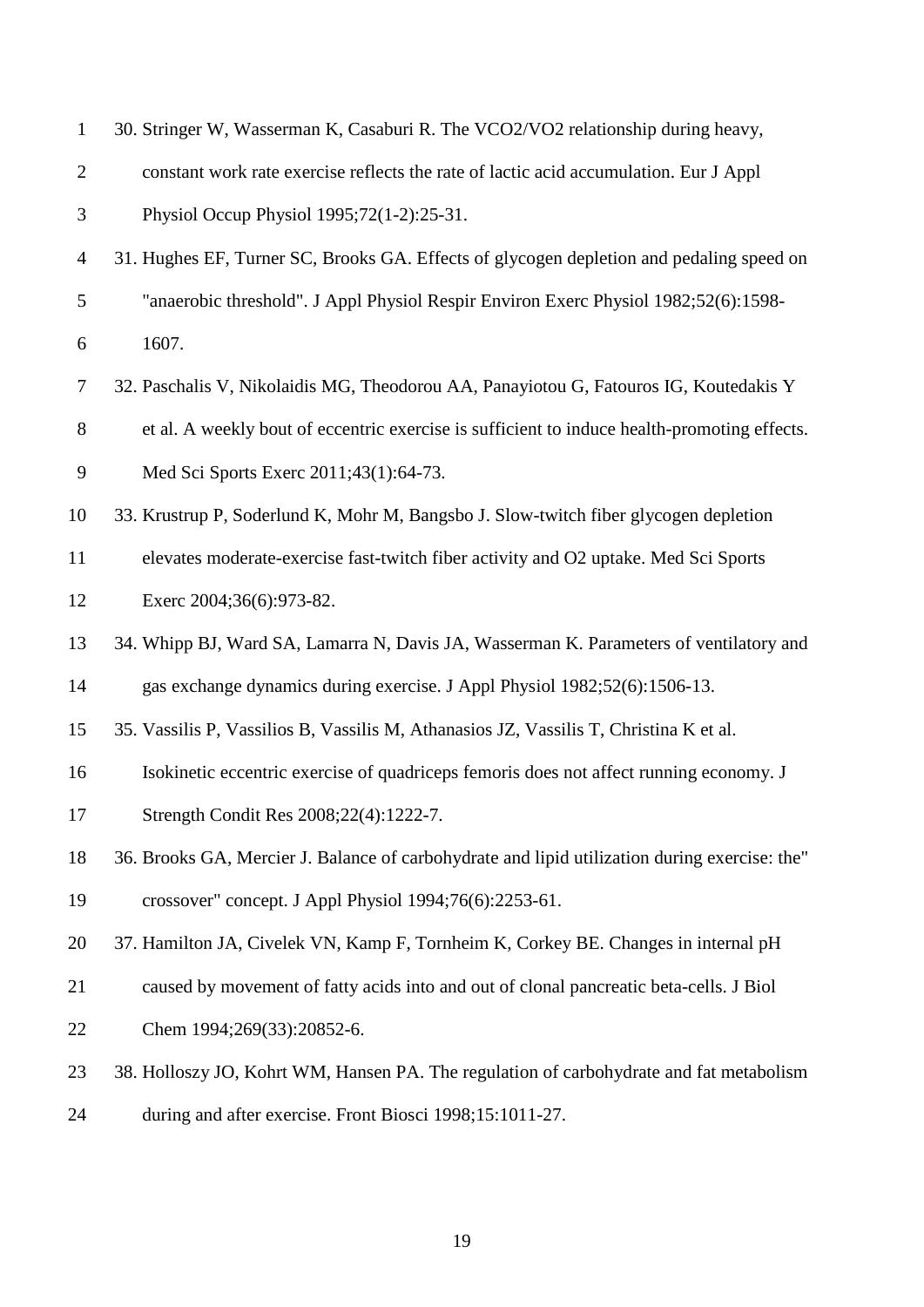| $\mathbf{1}$   | 39. Hulston CJ, Venables MC, Mann CH, Martin C, Philp A, Baar K et al. Training with low            |
|----------------|-----------------------------------------------------------------------------------------------------|
| $\overline{2}$ | muscle glycogen enhances fat metabolism in well-trained cyclists. Med Sci Sports Exerc              |
| 3              | 2010;42:2046-55.                                                                                    |
| $\overline{4}$ | 40. Cheneviére X, Borrani F, Droz D, Gojanovic B, Malatesta D. Effects of 2 different prior         |
| 5              | endurance exercises on whole-body fat oxidation kinetics: light vs. heavy exercise. Appl            |
| 6              | Physiol Nutr Metab 2012;37(5):955-64.                                                               |
| 7              | 41. Børsheim E, Bahr R, Høstmark AT, Knardahl S. Effect of β-adrenoceptor blockade on               |
| $8\,$          | postexercise oxygen consumption and triglyceride/fatty acid cycling. Metabolism                     |
| 9              | 1998;47(4):439-48.                                                                                  |
| 10             | 42. Livesey G, Elia M. Estimation of energy expenditure, net carbohydrate utilization, and          |
| 11             | net fat oxidation and synthesis by indirect calorimetry: evaluation of errors with special          |
| 12             | reference to the detailed composition of fuels. Am J Clin Nutr 1988;47(4):608-28.                   |
| 13             |                                                                                                     |
| 14             | Congresses: Gavin JP, Myers SD, Willems MET. Effect of eccentric contractions with a                |
| 15             | pre-exercise glycogen depletion protocol on metabolic responses during submaximal                   |
| 16             | cycling. $17th$ European College of Sport Sciences Congress, Bruges, $4th-7th$ July 2012.           |
| 17             | Funding: No external funding sources were used to prepare this article.                             |
| 18             | <b>Conflicts of interest:</b> No conflicts of interests concerning the preparation of this article. |
| 19             | Acknowledgements: The authors would like to thank all those who participated in the                 |
| 20             | study, as well as Dr Charles Minter and Mary Iden whose technical support was invaluable.           |
| 21             |                                                                                                     |